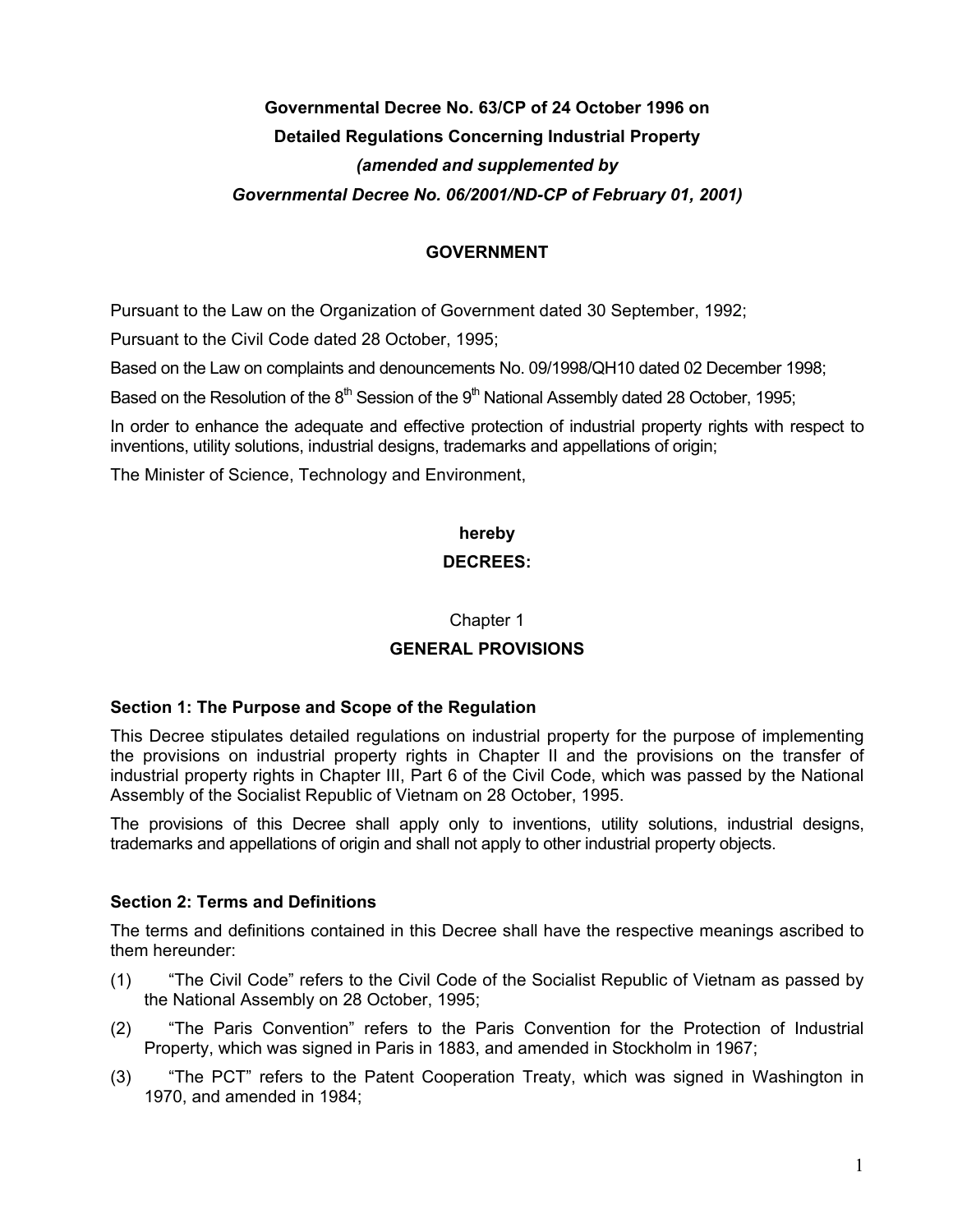- (4) "The Madrid Agreement" refers to the Madrid Agreement concerning the International Registration of Marks, which was signed in Madrid in 1891, and amended in 1979;
- (5) "Applicant" refers to the applicant filing an application for a Protection Title for inventions, utility solutions, industrial designs, trademarks or appellations of origin;
- (6) "Protection Title" refers to the Protection Title for inventions, utility solutions, industrial designs, trademarks or appellations of origin;
- (7) "Trademarks" shall be read as including service marks;
- (8) "Collective mark" refers to a mark used simultaneously by a collective of natural or legal persons or other entities, each member of which is entitled to independent use of the mark in accordance with the regulations stipulated by such collectives;
- $(8<sup>A</sup>)$  "Associated marks" are similar trademarks that belong to the same owner and are used for similar or inter-related goods and services, as well as identical trademarks registered by the same owner and used for similar or inter-related goods and services;
- $(8^B)$  "A well-known mark" is any mark which has become widely known by being continuously used for reputable goods and services;
- (9) "Creator of an invention, utility solution or industrial design" refers to the person or persons who were directly involved in the creation of an invention, utility solution or industrial design by using his, her or their creative labour.

Those who provide technical, material or financial assistance and support to the creator without themselves making a creative contribution to the creation of an invention, utility solution or industrial design shall not be considered as a creator of such invention, utility solution or industrial design.

### **Section 3: Calculations of Time Limits**

Time limits provided for in this Decree shall be calculated in accordance with Articles 158, 159, 160, 161 and 162 of the Civil Code.

### Chapter 2

### **OBJECTS OF INDUSTRIAL PROPERTY PROTECTED BY THE STATE**

### **Section 4: Inventions and Utility Solutions**

- (1) In accordance with Articles 782 and 783 of the Civil Code, a technical solution shall be deemed a world-wide novelty when measured against the state of the prevailing art on the following conditions:
	- (b) The technical solution described in the application for a Protection Title for an invention or utility solution is not identical with solutions described in the applications for Protection Titles for inventions or utility solutions that were filed with the competent authority and that bear earlier priority dates;
	- (c) Before the priority date of the application for a Protection Title for an invention or utility solution, the technical solution described in the application has not been publicity disclosed domestically and/or abroad by way of the use or description in any of the sources of information listed below with the result that, based on that disclosure, a person with average skill in the art would be able to carry out such a technical solution. The sources of information are as follows:
		- Sources related to inventions or utility solutions abroad, as of the publication date;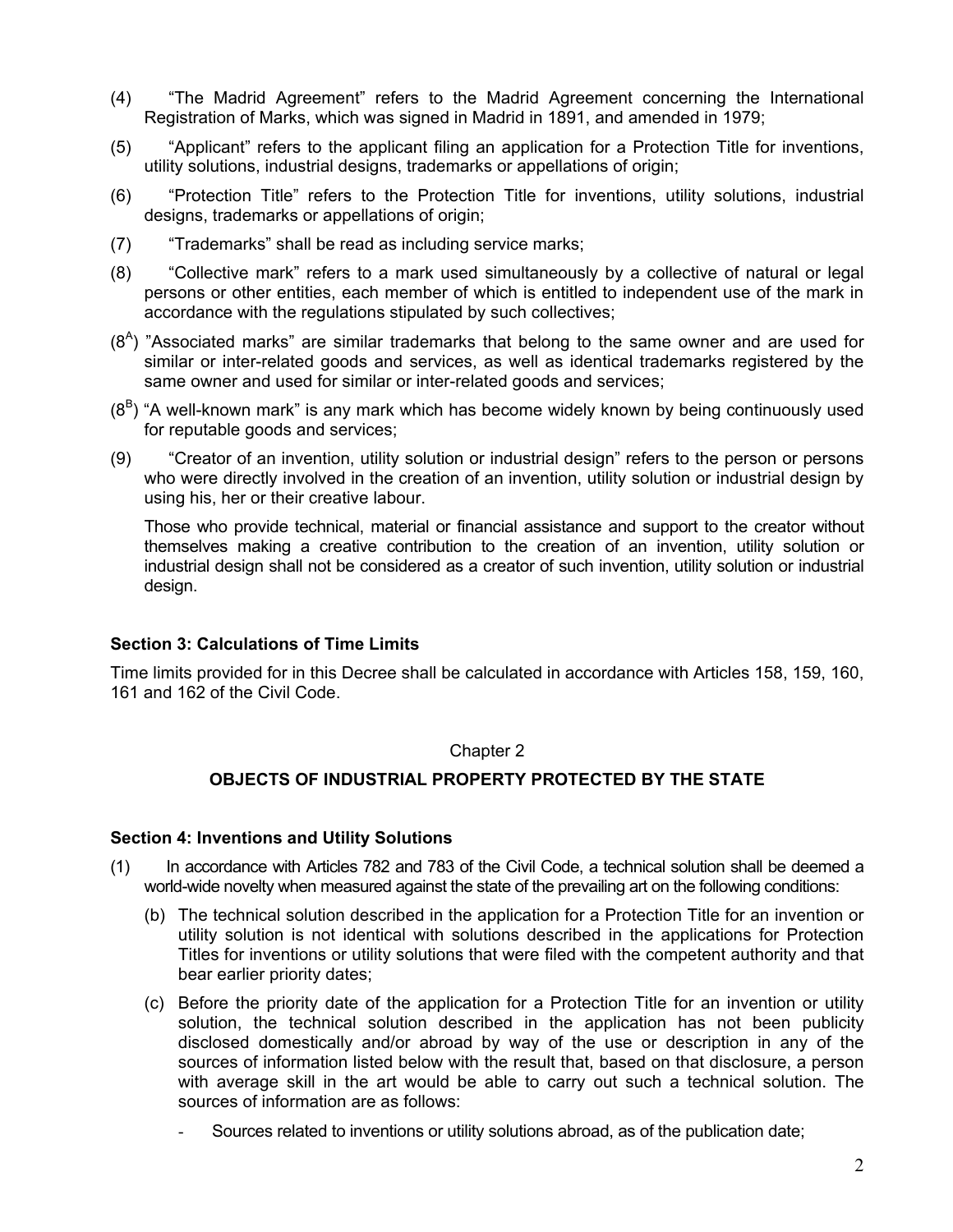- Other sources with any information carrier (printed matter, film, magnetic tape, magnetic disc, optic disc etc.) as of the date the information carrier has first been circulated;
- Mass media sources (radio, broadcasting, television), as of the publication date;
- Scientific reports, lectures etc., if recorded by any means, as of the date of report or lecture;
- Exhibitions, as of the date the exhibit has first been presented;

Information shall not be deemed publicity disclosed if only a limited number of related persons are aware of such information.

A technical solution shall not be deemed lacking novelty if it is published by another person without the authorization of the applicant and if the publication dates back no further than 6 months prior to the filing date.

- (2) In accordance with Article 782 of the Civil Code, a technical solution shall be deemed to involve inventiveness, if it is the result of creative activity, and, based on the available domestic and foreign technology at the priority date of the application of a Protection Title for an invention or utility solution, it is not obvious to a person with average skill in the art.
- (3) In accordance with Article 782 of the Civil Code, a technical solution shall be deemed industrially applicable if, based on the nature of the technical solution described in the application for a Protection Title for an invention or utility solution, it can be executed under existing or future technical conditions, and if the results described in the application for a Protection Title can be achieved.
- (4) The following objects shall not be protected by the State as inventions or utility solutions:
	- Scientific concepts, principles and discoveries;
	- Methods and systems for economic organization and management;
	- Methods and systems for education, teaching and training;
	- Methods for the training of animals;
	- Systems regarding the linguistics, the information, the classification or the compilation of documentation;
	- Designs and planning schemes for construction works and projects for regional development and planning;
	- Solutions concerning only the shape of articles and being of an aesthetic nature only;
	- Conventional signs, timetables, rules and regulations and symbols;
	- Computer software, layout designs of integrated circuits, mathematical models, graphs and the like;
	- Plant or animal varieties;
	- Methods for the prevention, diagnosis or treatment of diseases for human being and animals;
	- Processes bearing the biological requirements (except for micro-organic processes) for producing plants and animals.

### **Section 5: Industrial Designs**

(1) In accordance with Article 784 of the Civil Code, an industrial design shall be considered a world-wide novelty, if it meets the following conditions: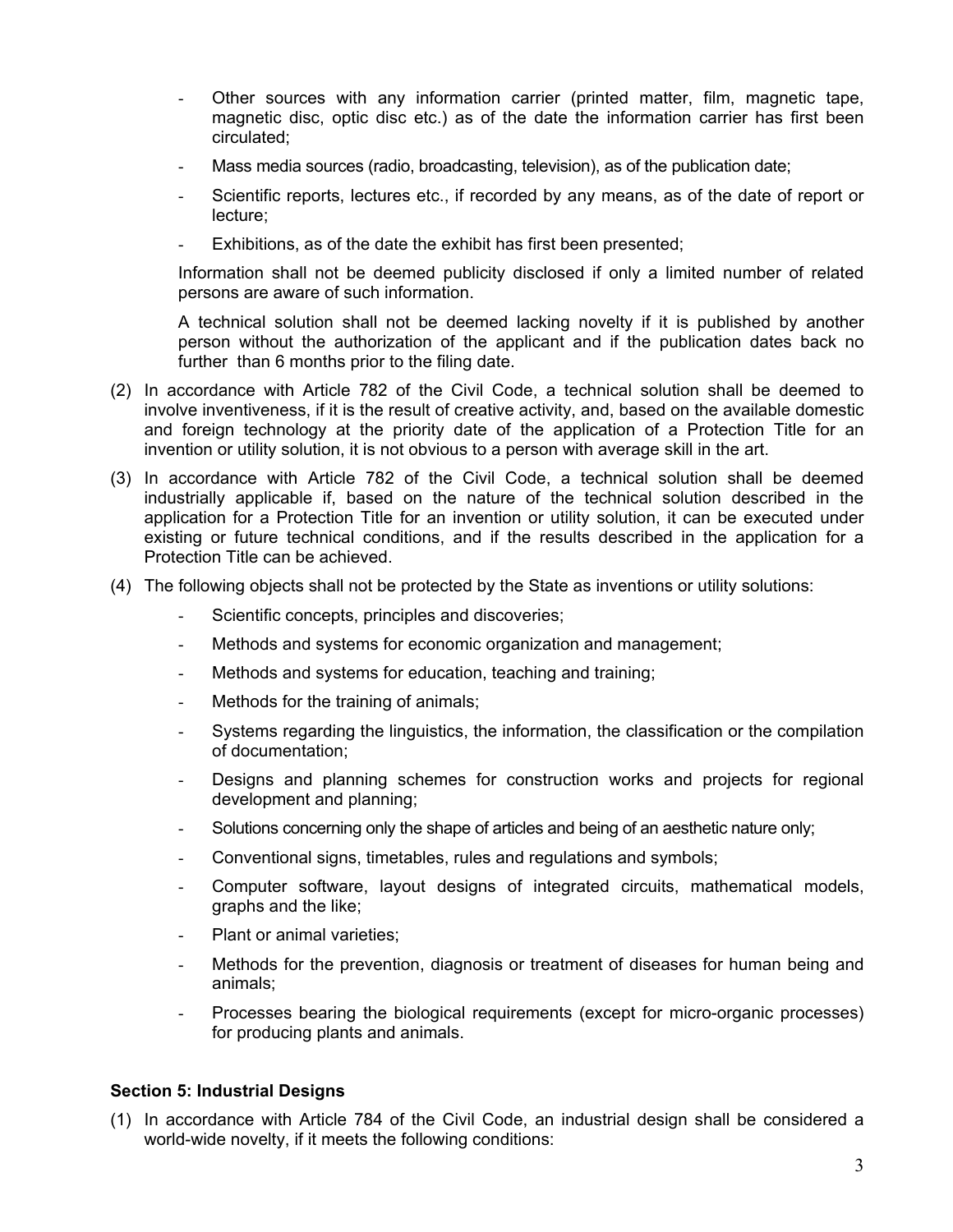- (a) It is substantially different from the industrial designs described in the applications for Protection Titles for industrial designs that were filed with the competent authority and that bear earlier priority dates;
- (b) It is substantially different from industrial designs of the same kind which have been published in any of the following sources:
	- Sources related to the protection of industrial designs abroad, as of the publication date;
	- Other sources listed in Section 4(1)(b) of this Decree as applied *mutatis mutandis* to industrial designs;
- (c) The industrial design described in the application has not been publicly disclosed either domestically or abroad before the priority date of the application for a Protection Title, with the result that based on that disclosure, a person with average skill in the art would be able to produce such an industrial design. The disclosure can take the form of a usage or description.The sources of information from which the idea can be disclosed are mentioned in (b) above.

For the purposes of this section, two industrial designs shall not be considered substantially different from each other if they can only be distinguished by shaping features not easily recognized or memorized, and such features cannot be used for a general distinction between the said industrial designs.

- (2) In accordance with Article 784 of the Civil Code, an industrial design shall be considered capable of being used as a pattern for articles of industry or handicraft if the articles to which the industrial design is visually applied can be mass-produced by industrial or handicraft methods.
- (3) The following objects shall not be protected by the State as industrial designs:
	- External designs of articles which can be easily created by a person with average skill in the art;
	- External designs attributable to technical characteristics of an article or bearing only technical features;
	- External designs of civil or industrial construction works;
	- Designs of articles invisible in the intended process of utilization;
	- Designs of articles that have mere aesthetic value.

### **Section 6: Trademarks**

- (1) In accordance with Article 785 of the Civil Code, a sign used as a trademark shall be considered distinctive if it adequately meets the following conditions:
	- (a) It has been created from one or several original elements that are easy to recognize, or from several elements combined to form an original set that is easy to recognize, with the exception of signs provided for in (2) of this Section;
	- (b) It is not identical to, or confusingly similar to, another person's trademark that is protected in Vietnam or that is protected in accordance with international agreements to which Vietnam is a member;
	- (c) It is not identical to, or confusingly similar to, trademarks described in the applications for Protection Titles that were filed with the competent authority and that bear earlier priority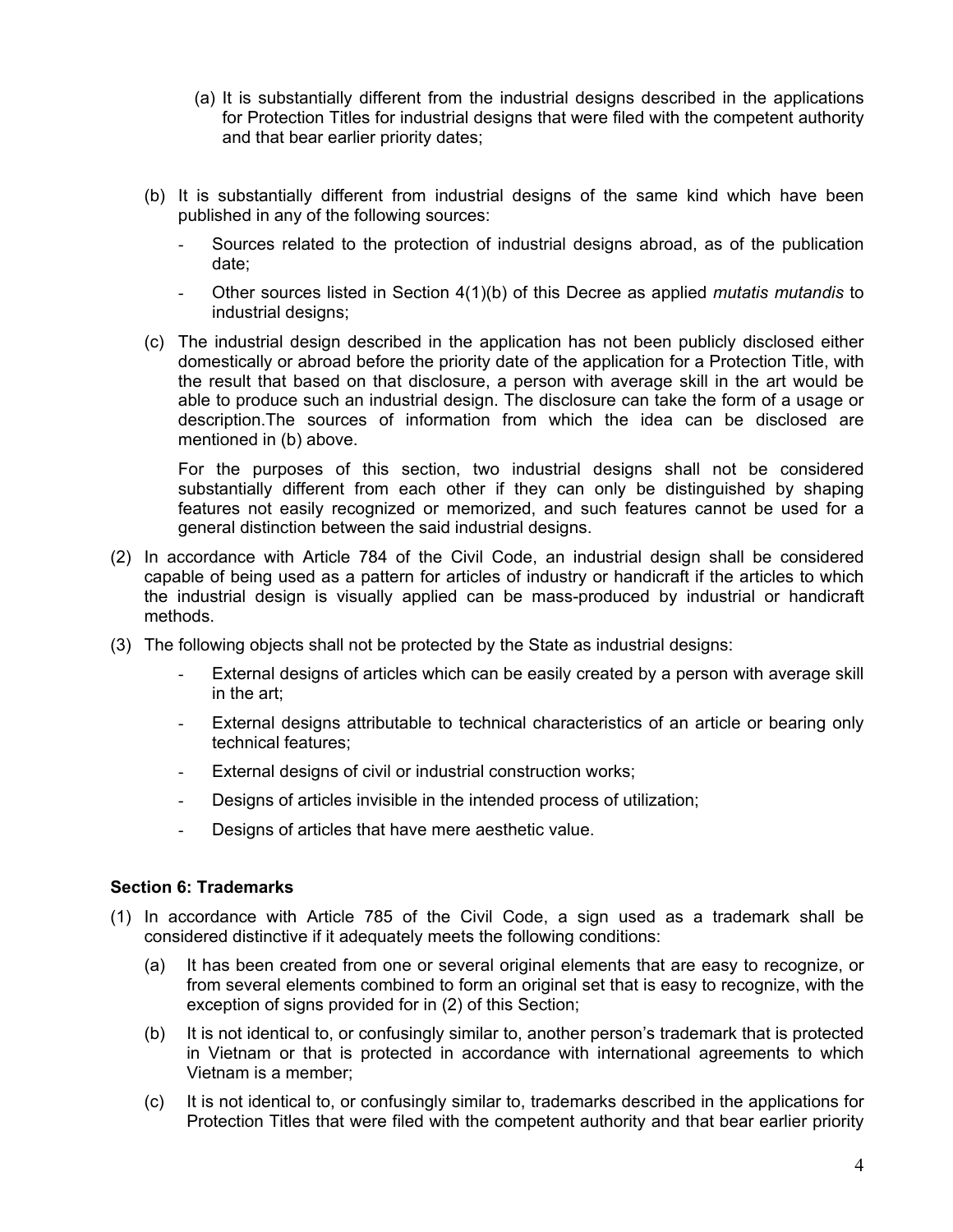dates, or to trademarks referred to in applications filed in accordance with international agreements to which Vietnam is a member;

- (d) It is not identical to, or confusingly similar to, another person's trademark whose validity has expired or has been terminated within the last 5 years, except where the validity was terminated only on the basis of non-use of the trademark in accordance with Section 28(2)(c) of this Decree;
- (e) It is not identical to, or confusingly similar to, another person's trademark that is also recognized as a well-known trademark in accordance with Article 6bis of the Paris Convention or another person's widely used and recognized trademark;
- (f) It is not identical to, or confusingly similar to, trade names or geographical indications (including appellations of origin) that are being protected;
- (g) It is not identical to an industrial design being protected or applied for that bears an earlier priority date;
- (h) It is not identical with an image or a character subject to another person's copyright except by permission of the copyright owner.
- (2) The following signs shall not be protected by the State as trademarks:
	- (a) Signs without distinctive characteristics, such as simple shapes and geometric shapes, figures, or letters, or wordings that cannot be pronounced as words, or foreign letters of uncommon languages, except for such signs that have been widely used and recognized;
	- (b) Signs, symbols, pictures or common names in any language of goods that have been widely and often used, or are common knowledge;
	- (c) Signs indicating the time, place, method of manufacture, type, quantity, quality, property, composition, purpose, or value of the descriptive character in relation to the goods, services or the origin thereof;
	- (d) Signs liable to mislead, confuse or deceive consumers as to the origin, functional parameters, purpose, quality or value of the goods or services;
	- (e) Signs identical with or similar to quality marks, control marks, warranty marks etc. of Vietnam, foreign countries or international organizations;
	- (f) Signs, names (including photos, names, pseudonyms, pennames etc.), pictures or symbols identical to, or confusingly similar to, the image of national flags, national emblems, national leaders or heroes, distinguished persons, geographical names, or organizations of Vietnam or foreign countries, unless permitted by the competent authorities or persons.

### **Section 7: Appellations of Origin**

(1) An appellation of origin to be protected shall be a geographical name of a country or locality where the respective goods are produced. Such goods will have peculiar characteristics or qualities attributed to the geographical, natural or human characteristics of the country or locality.

If the country referred to above is not Vietnam or the locality referred to above is not in Vietnam, the respective appellation of origin shall only be protected if it is being protected in the relevant country or locality.

(2) The following objects shall not be protected by the State as appellations of origin: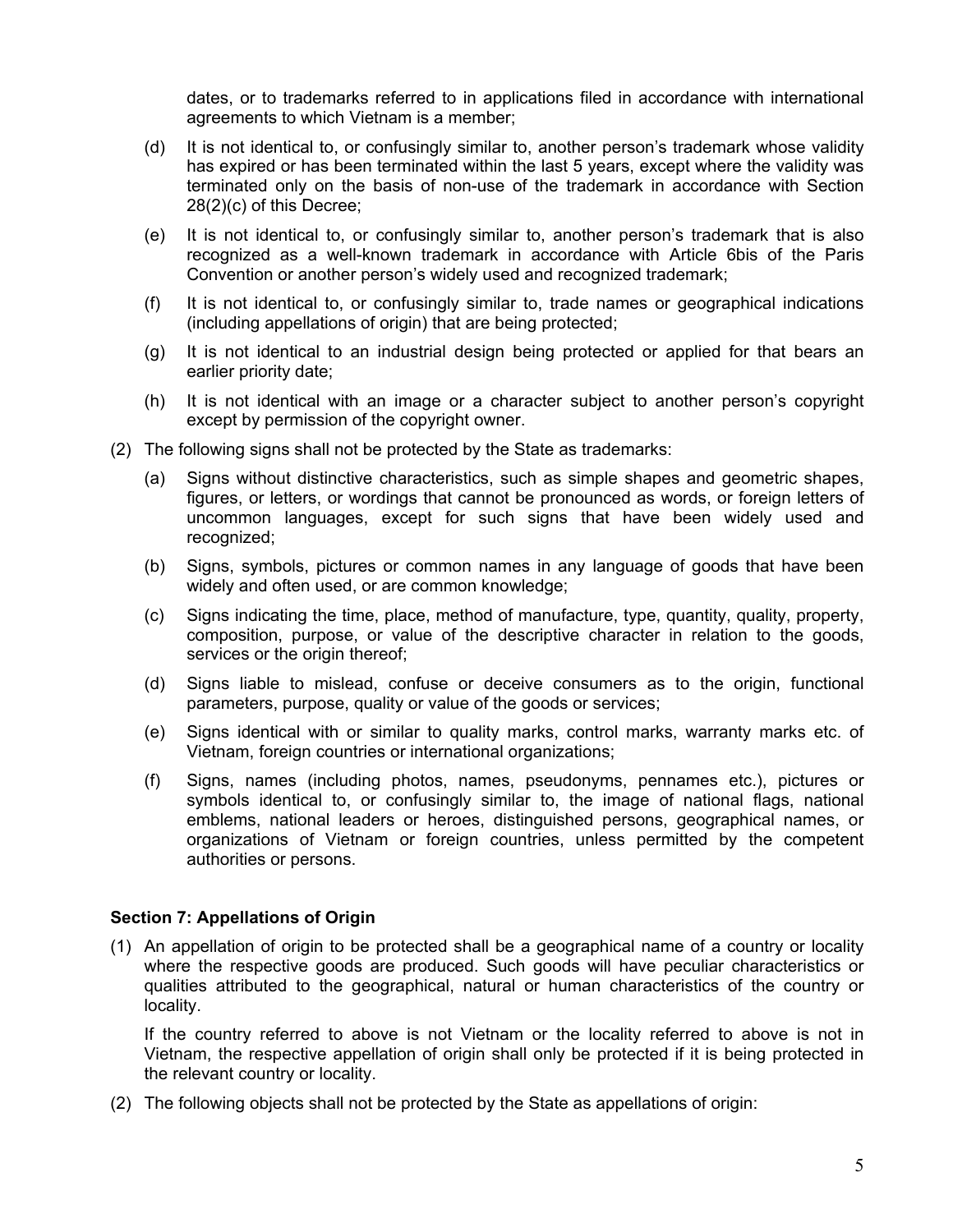- (a) Indications of origin which are not geographical names (including signs which may symbolize a certain country or locality without being the geographical name of the country or locality);
- (b) Appellations of origin which have become the common name of goods and have lost the function of indicating an origin.

### Chapter 3

### **THE ESTABLISHMENT OF INDUSTRIAL PROPERTY RIGHTS**

### **Section 8: The Basis for Establishing Industrial Property Rights and the Rights of Creators of Inventions, Utility Solutions or Industrial Designs**

- (1) Industrial property rights that relate to inventions, utility solutions, industrial designs, trademarks and appellations of origin (in accordance with Article 780 of the Civil Code) as well as the industrial property rights of creators of inventions, utility solutions and industrial designs (in accordance with Article 800 of the Civil Code) shall be established only on the basis of a Protection Title issued by the competent authority in accordance with the procedures provided for in this Chapter.
- (2) In accordance with Article 780 of the Civil Code, industrial property rights relating to trademarks may also be established on the basis of the competent State authorities' acceptance of the protection of a trademark internationally registered under the Madrid Agreement.
- (3) Rights to a well-known mark arise on the basis of the use of the mark, provided that the mark is recognized by a competent State authority as a well-known mark.

### **Section 9: Protection Titles, the Registrations of Appellations of Origin, the Acceptance of Protection for International Registration Trademarks and the Recognition of Well-Known Trademarks**

(1) Protection Titles issued by the competent State authority shall be the only State certificates that certify the industrial property rights of Protection Titles' owners, the industrial property rights of creators of inventions, utility solutions and industrial designs, and that certify the scope of protection of industrial property rights.

The Protection Title shall be in effect throughout the whole territory of the Socialist Republic of Vietnam.

The National Office of Industrial Property under the Ministry of Science, Technology and Environment shall be the competent State authority referred to above.

- (2) Kinds of Protection Titles and Terms of Validity:
	- (a) Protection Titles for inventions are Patents for Inventions with a term of validity beginning on the date of the granting of the Protection Titles and expiring at the end of 20 years from the official filing date;
	- (b) Protection Titles for utility solutions are Patents for Utility Solutions with a term of validity beginning on the date of the granting of the Protection Title and expiring at the end of 10 years from the official filing date;
	- (c) Protection Titles for industrial designs are Patents for Industrial Designs with a term of validity beginning on the date of the granting of the Protection Title, and expiring at the end of 5 years from the official filing date ( this term is renewable for two consecutive terms of 5 years);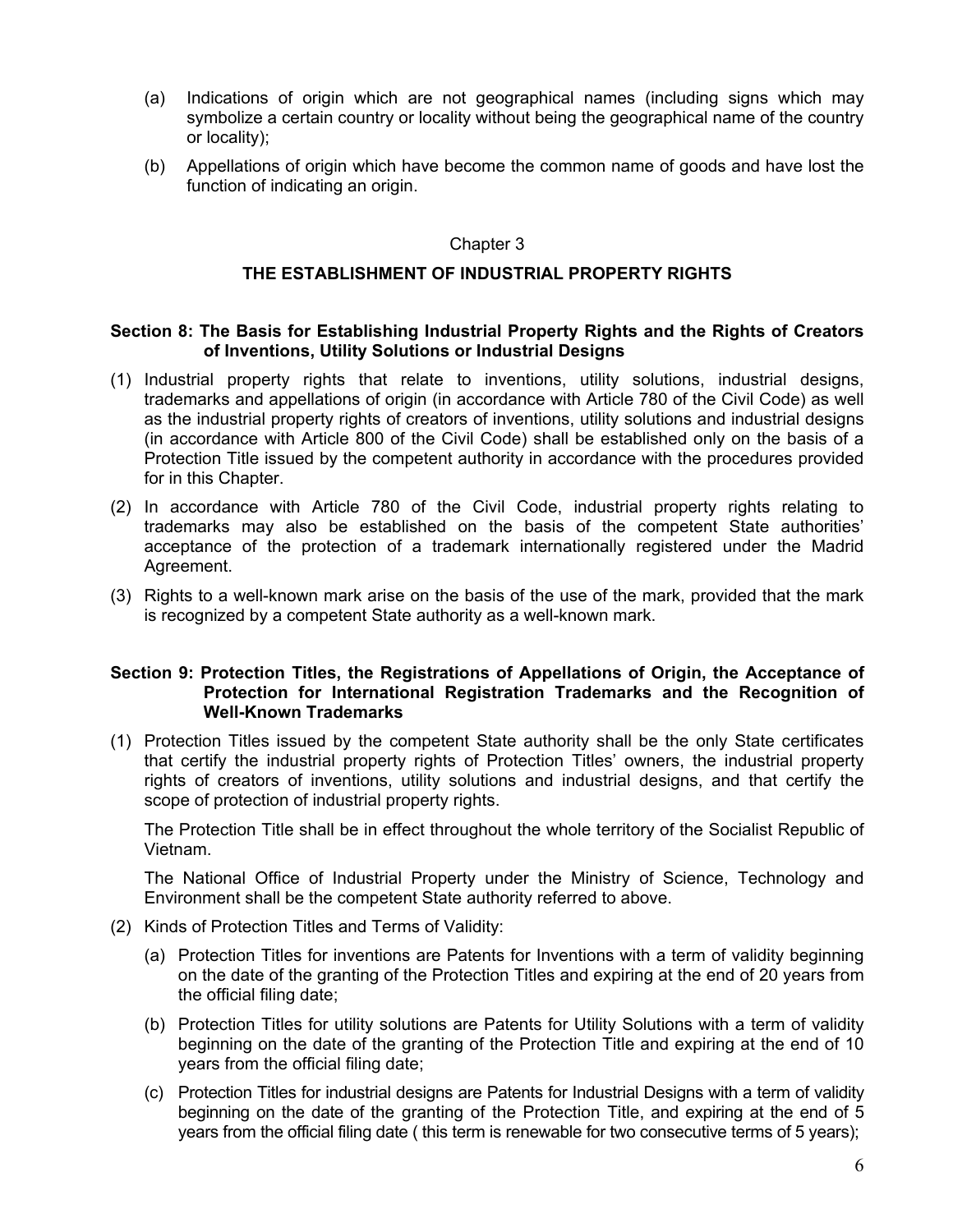- (d) Protection Titles for trademarks are Trademark Registration Certificates with a term of validity beginning on the date of the granting of the Protection Title, and expiring at the end of 10 years from the official filing date (this term is renewable indefinitely for consecutive terms of 10 years);
- (e) Protection Titles for appellations of origin shall be Certificates of the Right of Use an appellation of origin with indefinite term of validity beginning on the date of the granting of the Protection Title.
- (3) Decisions on the acceptance of the protection of appellations of origin, international registration trademarks and well-known marks

Decisions on the registration of an appellation of origin, on the acceptance of the protection of an international registration trademark, and on the recognition of a well-known trademark issued by a competent State authority shall be the legal basis for certifying that the respective appellation of origin, and trademarks are protected by the State and shall determine the scope of protection of these subject matters.

The National Office of Industrial Property under the Ministry of Science, Technology and Environment shall be the competent State authority referred to above.

### **Section 10: The Terms of Protection, The Provisional Rights of the Owners of Inventions, Utility Solutions and Industrial Designs**

(1) The industrial property rights and rights of the creators of inventions, utility solutions or industrial designs established on the basis of a Protection Title shall be protected by the State as from the date of the granting of the Protection Title until the expiry date of such Protection Title or until the date the Protection Title ceases to be valid.

Industrial property rights over trademarks established on the basis of an international registration shall be protected by the State as from the date the international registration is published in the Official Gazette on International Registration of Marks of the World Intellectual Property Organization (WIPO) until the expiry date of the international registration under the Madrid Agreement.

Industrial property rights on a well-known mark are protected throughout the time period when the mark is recognized as a well-known one as stated in the Decision on the recognition of a well-known mark.

Appellations of origin are protected for an indefinite term from the date of issuing the Decision on the registration of the appellations of origin by the competent State authority, unless there are factors displacing the characteristics prescribed in paragraph (2)(e) Section 28 of this Decree.

(2) From the date an application for a Protection Title for an invention, utility solution or industrial design is published in the Official Gazette of Industrial Property to the date the Protection Title is granted, the applicant may inform the persons who are starting to use the invention, utility solution or industrial design described in the application that an application thereto has been filed. If those persons continue such use despite having been informed, the owner of a Protection Title shall, after it has been granted, have the right to request that such persons pay an amount of money equivalent to the amount payable for the right to use the relevant industrial property object (licensing) for the respective period of time.

### **Section 11: Applications for Protection Titles**

(1) An application for a Protection Title shall be a set of documents expressing the applicant's request for a Protection Title for an invention, utility solution, industrial design, trademark or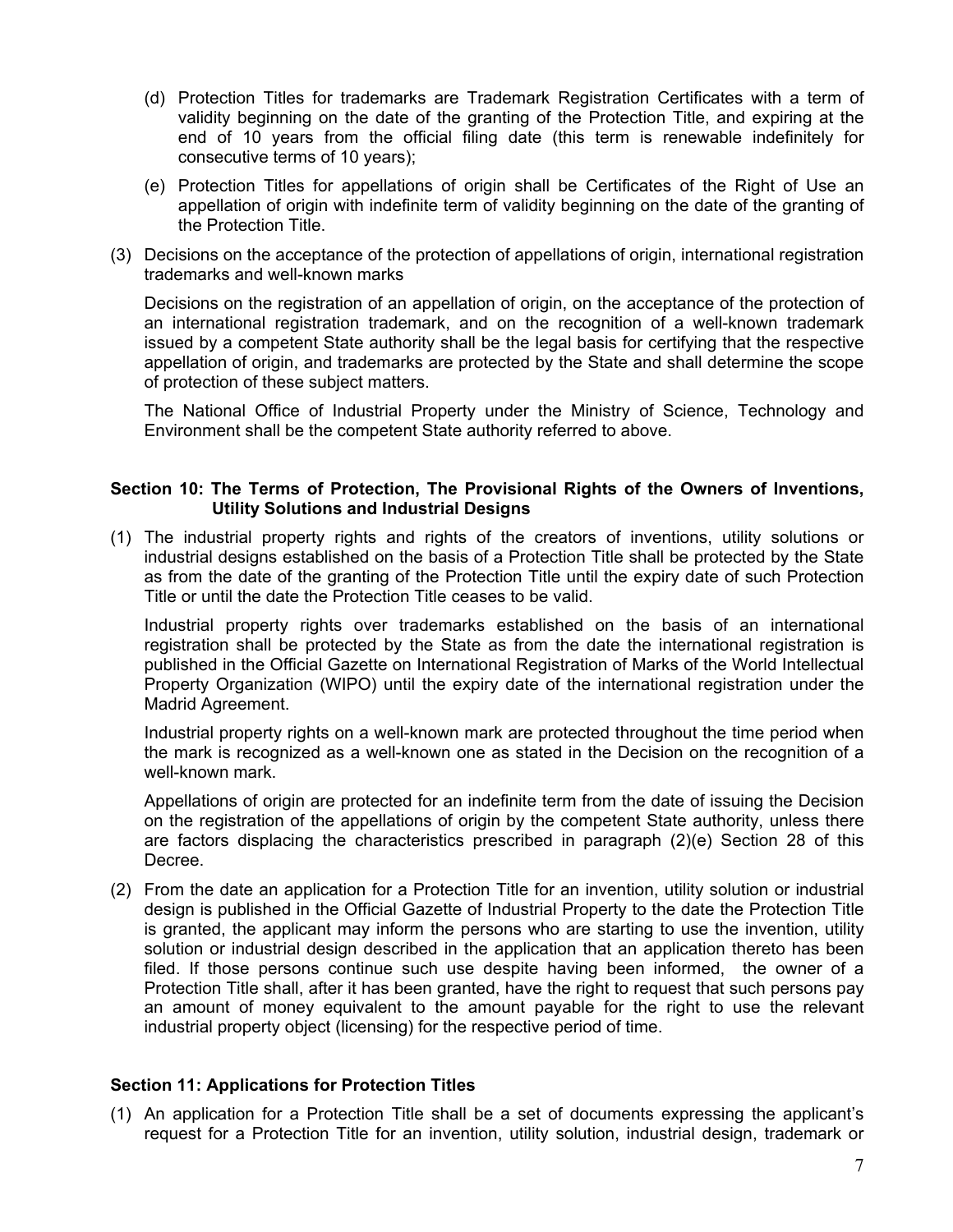appellation of origin with the respective contents and scope of protection or the request for the registration of an appellation of origin for the recognition of a well-known trademark.

(2) Applications for Protection Titles shall form a unity. In particular, each application shall be a request for a Protection Title for only one object or a number of objects of the same kind and unified as to the purpose of use.

The unity of objects shall be understood as follows:

Inventions and utility solutions shall be considered a unity if they are closely linked to form a single general inventive concept.

Industrial designs shall be considered a unity if they relate to different articles of one set that are used together or if they form different embodiments of one industrial design.

One application for a Trademark Registration Certificate may relate to a number of products or services under the same trademark.

(3) Applications for Protection Titles shall satisfy the requirements as to the form and substance according to the regulations of the Minister of Science, Technology and Environment.

### **Section 12: Language**

Applications for Protection Titles and documents of communication between the applicants and the National Office of Industrial Property shall be made in Vietnamese. Documents in other languages shall be used for comparison, reference or ascertainment only.

### **Section 13: Conversion of an Application for a Protection Title for an Invention into an Application for a Protection Title for Utility Solutions and Vice Versa**

- (1) Prior to the completion of the substantive examination, at a request of the applicant, an application for a Protection Title for an invention can be converted into an application for a Protection Title for a utility solution and vice versa. All the data concerning the filing date, and the priority date of the application before the conversion shall apply to the new application.
- (2) Within 3 months of the date of the notice of the refusal to grant a Patent for Invention, the applicant may request his or her invention application to be converted into a utility solution application. All data regarding the filing and priority dates of the application shall be maintained. In cases where the invention application is converted, the filing and examination fees already paid shall not be refunded and the applicant shall pay the due conversion fee.

### **Section 14: The Right to Apply for a Protection Title**

The right to apply for a Protection Title as provided for in Article 789 of the Civil Code is as follows:

- (a) For an invention, utility solution or industrial design in cases not provided for in (b) and (c) of this subsection, the right to apply for a Protection Title belongs to the creator or the creator's successor;
- (b) For an invention, utility solution or industrial design created in the course of employment under duties assigned by the employer or created mainly by using funds or material facilities of the employer, the right to apply for a Protection Title shall belong to the employer assigning the task, or providing funds or material facilities to the creator;
- (c) For an invention, utility solution or industrial design created under a contractual work, the right to apply for a Protection Title shall belong to the provider of such work unless stipulated otherwise in the contract;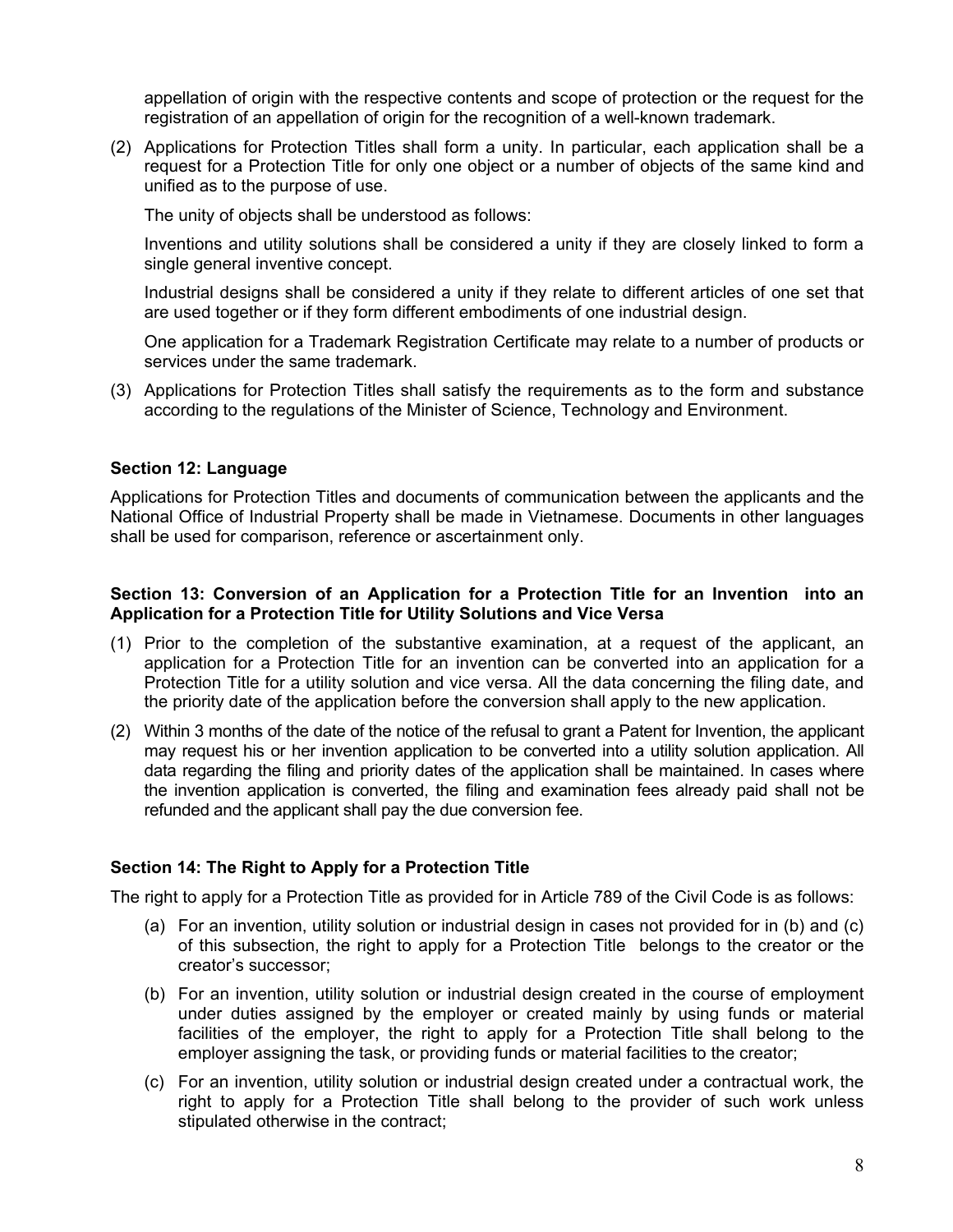- (d) Persons having the right to apply for a Protection Title for an invention, utility solution or industrial design in accordance with (a), (b) or (c) of this subsection may transfer that right (including the right in an application already filed) to other persons in writing.
- (1) The Right to Apply for a Protection Title for a Trademark:
	- (e) Natural or legal persons or other entities legally engaged in production shall have the right to apply for a Protection Title for a trademark to be used on their products;
	- (f) Natural or legal persons or other entities legally engaged in services shall have the right to apply for a Protection Title for a service mark to be used for their services;
	- (g) Natural or legal persons or other entities legally engaged in the trade in products manufactured by a third party have the right to apply for a Protection Title for a trademark to be used for such products, provided the manufacturer does not use such trademark for the respective products and the manufacturer does not object to such an application;
	- (h) For a collective mark, the right to apply for a Protection Title belongs to the natural or legal persons representing the collective of natural or legal persons or other entities who abide by a common regime for the use of the respective trademark;
	- (i) The right to apply for a Protection Title for a trademark (including the right in an application already filed) is transferable in the same manner as is the case for inventions, utility solutions or industrial designs.

(2)

(2) The Right to Apply for a Protection Title for an Appellation of Origin:

- (a) Natural or legal persons or other entities engaged in the production of, or trade in, products with peculiar characteristics attributed to a country or locality of a geographical name in compliance with the provisions of Section 7 of this Decree have the right to apply for a Certificate of the Right to Use the appellation of origin for their products;
- (b) Foreign natural or legal persons enjoying the protection of an appellation of origin in their respective home countries shall have the right to apply for a Certificate of the Right to Use the appellation of origin for their products in the Vietnamese market;
- (c) The right to apply for a Certificate of the Right to Use an appellation of origin is not transferable.
- (d) Any organization or individual doing business in a territory with a geographical name identical to an appellation of origin, as well as any administrative body of a territory with a geographical name identical to an appellation of origin are entitled to file an application for the registration of the appellation of origin.

### **Section 15: Exercise of the Right to Apply for a Protection Title**

- (1) In order to enjoy the protection of industrial property rights, persons who have the right to apply for a Protection Title as provided for in Section 14 of this Decree shall file an application for such a Protection Title with the National Office of Industrial Property. An application for a Protection Title shall be examined by the National Office of Industrial Property subject to the procedures provided for in this Chapter. The Protection Title shall be granted on the basis of the result of the examination of the application. The respective scope, contents and term of the industrial property rights shall be determined by the Protection Title.
- (2) Vietnamese natural or legal persons or other entities may, whether directly or through an empowered industrial property agent, carry out the filing of an application for a Protection Title and related procedures;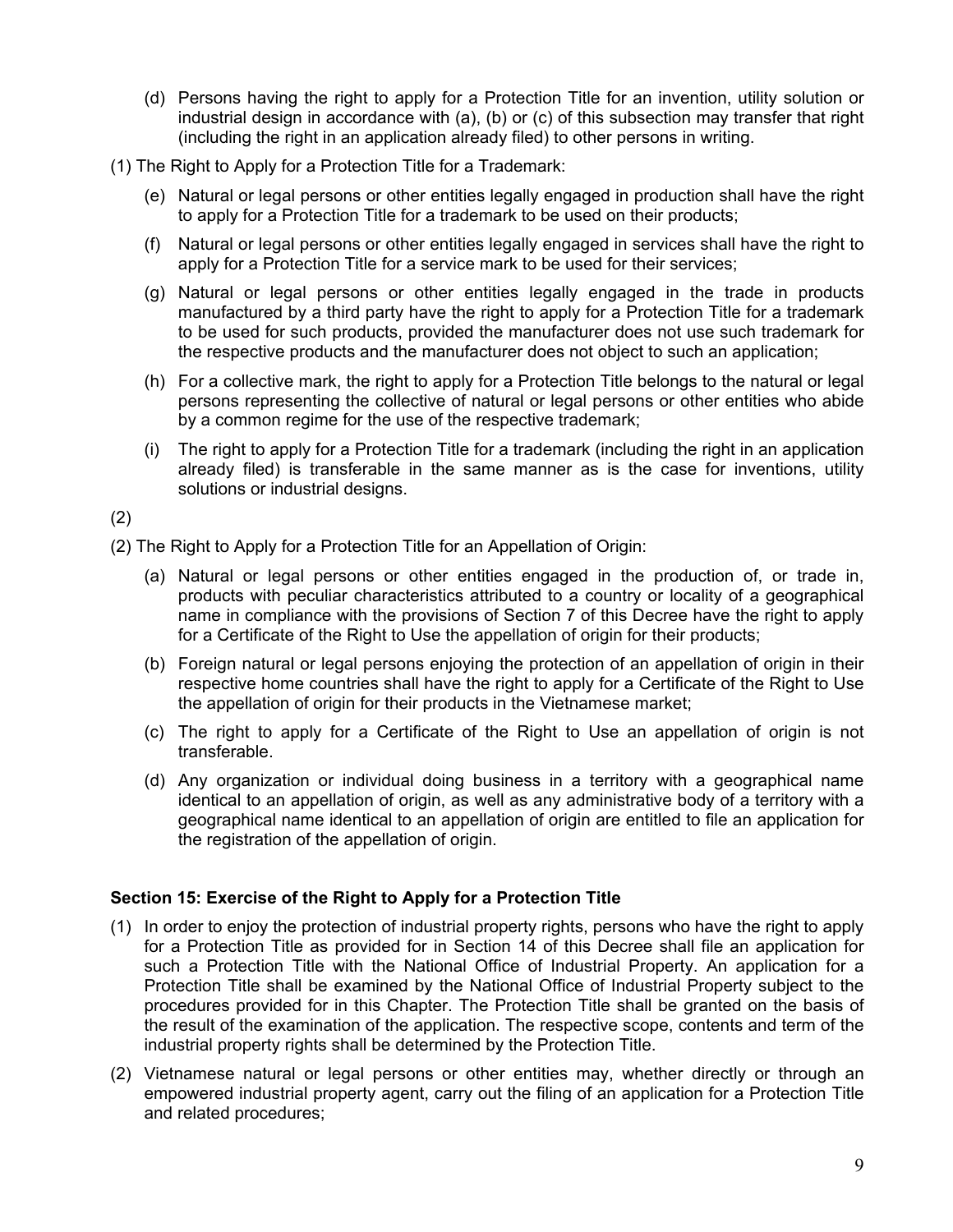- (3) Natural or legal persons from member countries of the Paris Convention or countries that have signed an agreement on mutual protection with Vietnam or that have accepted the principle of reciprocity with regard to the protection of industrial property, may carry out the filing of application for a Protection Title and related procedures as follows:
	- (a) If they are foreign natural persons resident in Vietnam or foreign legal persons having a legal representative or a real and effective industrial or commercial establishment in Vietnam they may, directly or through an empowered industrial property agent, carry out the filing of an application for a Protection Title and related procedures;
	- (b) If they are foreign natural persons not resident in Vietnam or foreign legal persons without a legal representative or a real and effective industrial or commercial establishment in Vietnam, they may carry out the filling of an application for a Protection Title and related procedures only through an empowered industrial property agent.
- (4) The applicant shall guarantee the truthfulness of information in relation to the right to apply for a Protection Title and the persons in the application and the creator as stated in the application. When a Protection Title is cancelled because the above-mentioned information has not been truthful, the owner of the Protection Title shall be responsible for all consequences caused by exercising this right.

### **Section 16: The First-to-File Principle**

- (1) Where two or more applicants have filed applications for Protection Titles for the same invention, utility solution or industrial design, or the same trademark for the same goods or services, a Protection Title may only be granted to the first applicant.
- (2) Where two or more applicants have filed applications for Protection Titles for the same invention, utility solution or industrial design, and the applications bear the same priority date, the National Office of Industrial Property shall request the applicants to file a single application, and, if granted, the Protection Title shall belong to all applicants as co-owners. In case one of the applicants disagrees no Protection Title shall be granted.
- (3) If there are two or more invention or utility solution applications for one single technical solution bearing the same priority dates, the National Office of Industrial Property shall request the applicants to agree upon the form of protection and combine the applications as provided for in (2) of this Section.
- (4) If two or more applicants have filed applications for Protection Titles for the same trademark to be used on goods or services of the same kind bearing the same priority dates, the National Office of Industrial Property shall request the applicants to allow one of them to proceed with the application and the others to withdraw their applications on reasonable conditions. In case the applicants cannot reach an agreement, all applications shall be refused.
- (5) If two or more applicants have filed applications for Protection Titles for an identical appellation of origin, all applicants may be granted Certificates of the Right to Use the appellation of origin upon its registration.

### **Section 17: Priority Rights**

(1) Applicants for a Protection Title for an invention, utility solution, industrial design or trademark may claim priority on the basis of an application which has been filed earlier in another country for the same subject matter or on the basis of an exhibition of the object described in the application at an official, or officially recognized international exhibition, organized in Vietnam or a third country, if: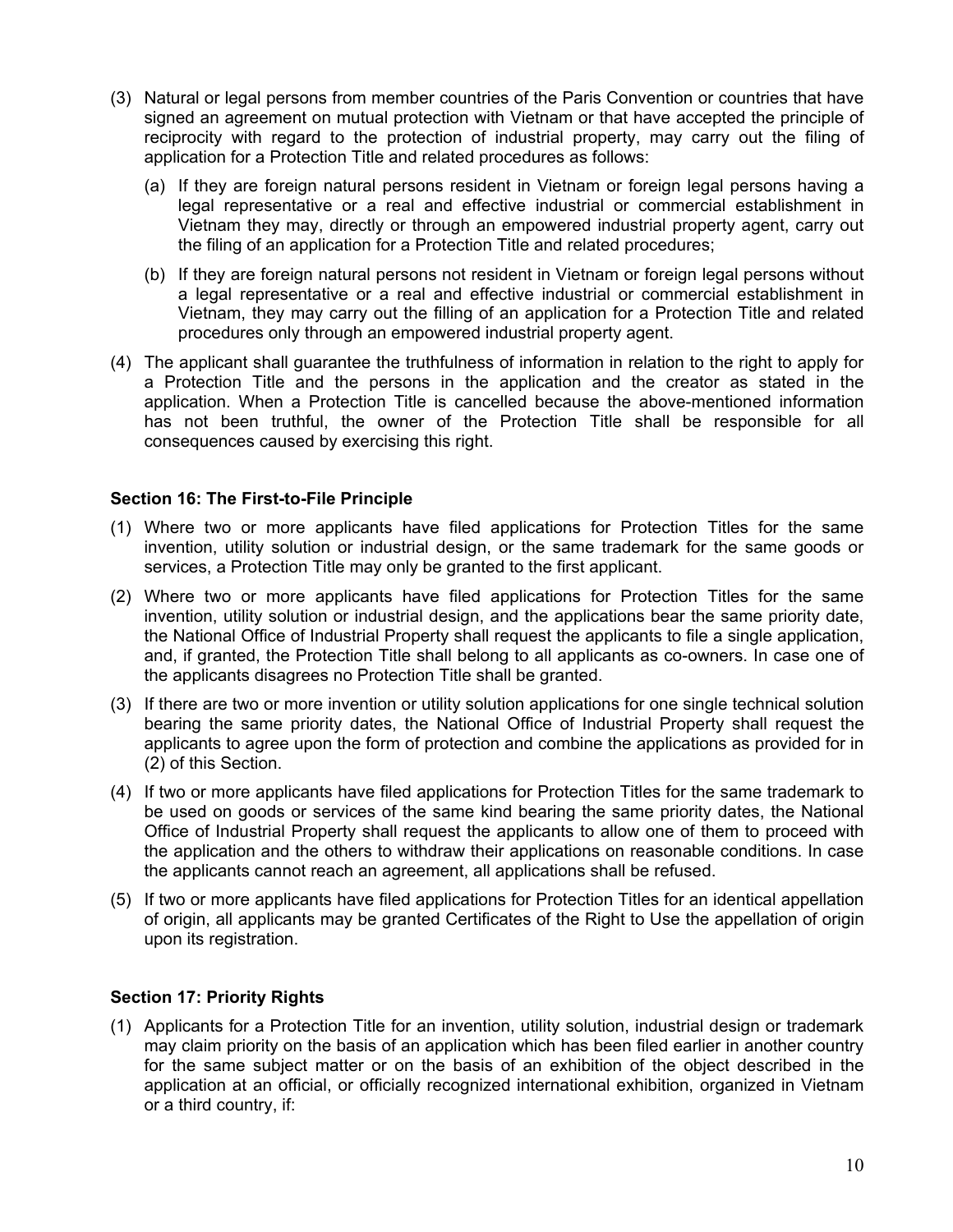- (a) The third country where the earlier application was filed or where the exhibition was organized is a member of the Paris Convention or has signed a bilateral agreement on priority rights with Vietnam, or applies the principle of reciprocity in this respect;
- (b) The applicant is a national or resident or has a real and effective industrial or commercial establishment in a country which satisfies the conditions under (a) of this subsection;
- (c) The application for a Protection Title for an invention, utility solution, industrial design or trademark has been filed in Vietnam within the time limit provided for in (2) of this Section.
- (2) The time limit for filing an application for a Protection Title claiming priority is stipulated as follows:
	- (a) If the applicant claims priority under the Paris Convention, the time limit for filing an application for a Protection Title shall be 12 months from the first filing date of an application for an invention or utility solution, or 6 months from the first filing date of an application for an industrial design or trademark, or 6 months from the date the object is displayed at an exhibition in relation to an application for an invention, utility solution, industrial design or trademark;
	- (b) If the application for a Protection Title for an invention or utility solution has been filed under the PCT, the above-mentioned time limit shall be 21 months in relation to the international application with the designation of Vietnam, or 31 months in relation to the international application with the election of Vietnam, if the election has been effected within 19 months from the first filing date;
	- (c) If priority is claimed under a bilateral agreement or on the basis of reciprocity, the time limit for filing an application for a Protection Title shall be determined in accordance with such an agreement or arrangement.
- (3) An application with an accepted priority claim shall bear as the priority date the first filing date or the date the object has first been displayed at an exhibition, or the date provided for by a bilateral agreement.
- (4) In order to enjoy a priority right, the applicant shall specify the international convention which serves as the basis for claiming such a priority right, pay the respective fee and shall, within 3 months from the date of filing the application, send a copy of the first application certified by the respective receiving office or certification of display at an exhibition. Failure to submit the above documents by the applicant within the time limit will result in the loss of the priority right.
- (5) If the application contains multiple priority claims of different priority dates, the respective time limits shall be counted from the earliest date among the accepted priority dates.
- (6) The applicant may withdraw a claim for priority in order to defer the publication of the application.

### **Section 18: The Examination of Applications for a Protection Title**

(1) All applications for a Protection Title, including international applications under the PCT where the National Office of Industrial Property is the receiving office, shall have their formal requirements examined by the National Office of Industrial Property.

The purpose of such examinations is to examine whether the application satisfies the requirements of an officially accepted application. If the application is considered to be officially acceptable, an official filing date, an official filing number, and a priority date shall be determined.

(2) All officially accepted applications for Protection Titles shall be published in the Official Gazette of Industrial Property by the National Office of Industrial Property.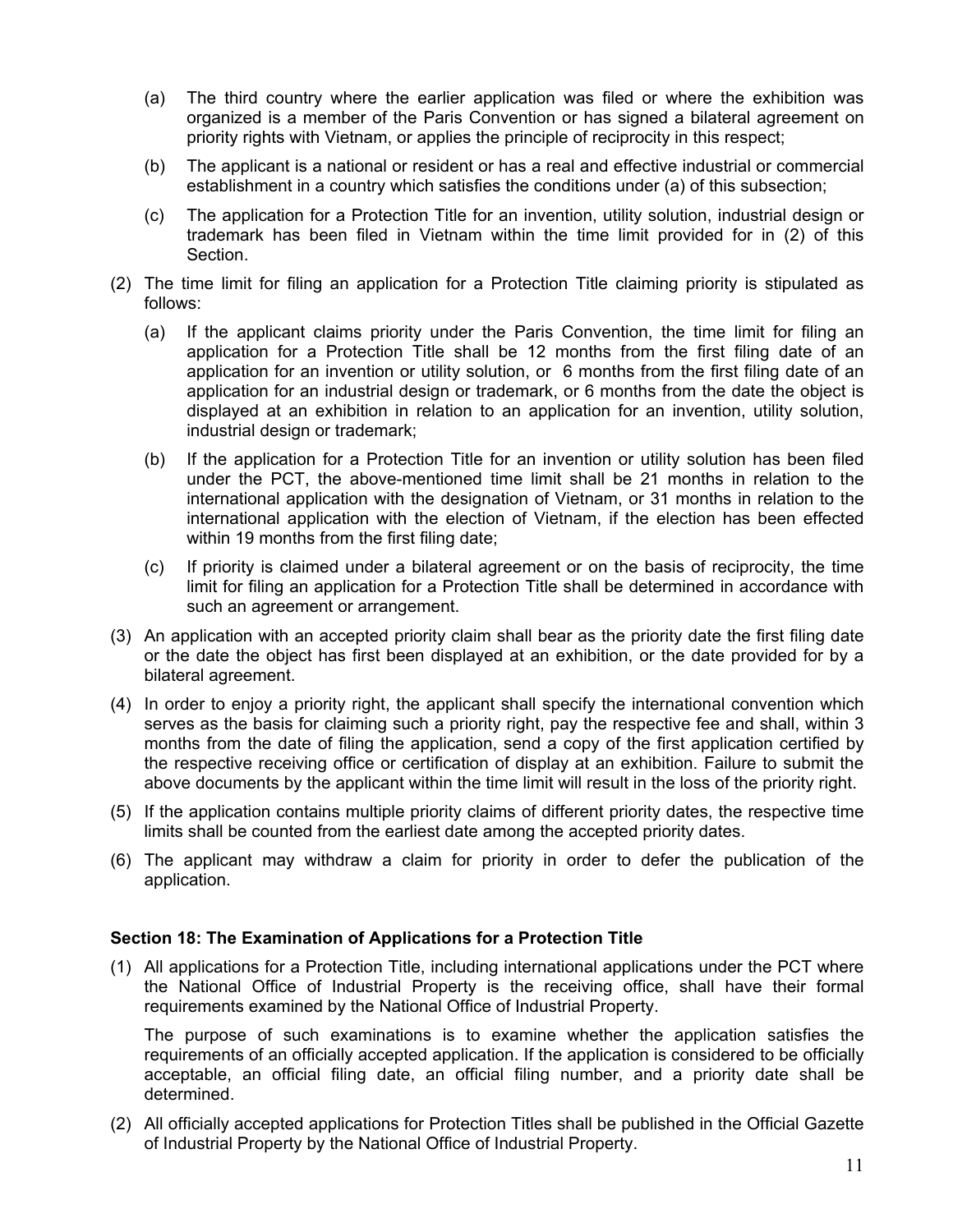(3) Substantive examinations are carried out by the National Office of Industrial Property for all applications for a Protection Title for trademarks, industrial designs or appellations of origin, if the applications have been officially accepted and the applicants have paid the due examination fees, and all applications are in accordance with (?) the international registration of marks under the Madrid Agreement.

Substantive examinations for inventions or utility solutions shall only be carried out for officially accepted applications at the request of the applicant or a third party, if the request is submitted to the National Office of Industrial Property within the prescribed period of time.

The purpose of substantive examinations is to evaluate the protectability of subject matter claimed in the application in respect of the protection criteria and to determine the respective scope of protection.

(4) Procedures and time limits for formality examinations and publications and for substantive examinations shall be regulated by the Minister of Science, Technology and Environment.

### **Section 19: The Withdrawal of Applications for a Protection Title**

(1) At any time before the issuance of the decision to grant or refuse a Protection Title, the applicant shall have the right to make a written withdraw the application from the National Office of Industrial Property.

If a statement of withdrawal is submitted through an industrial property agent, the power of attorney shall clearly state the authorization for the withdrawal of the application.

(2) At the moment an applicant states the withdrawal of the application, all further procedures related to the application shall be suspended and fees which have been paid for further procedures shall be refunded to the applicant.

(3)

**(3)** Applications for inventions, utility solutions or industrial designs which have been withdrawn or considered as withdrawn before publication and applications for trademarks which have been withdrawn or considered as withdrawn shall be deemed as never having been filed with the National Office of Industrial Property.

### **Section 20: Third Party Opinions in Relation to Granting or refusing of Protection Titles**

During a substantive examination, any third party shall have the right to present opinions in relation to the granting or refusal of a Protection Title to applications which have been published in the Official Gazette of Industrial Property. If the third party objects to the granting of a Protection Title, it shall present the reasons and provide the documents or excerpts that the reasons are based upon.

Such third parties' opinions shall be made in writing and sent to the National Office of Industrial Property. The party presenting such opinions shall not be object to any fees.

### **Section 21: The Consultation of Specialists**

In order to ensure that the granting of a Protection Title complies with the conditions provided by law, the National Office of Industrial Property shall have the right to consult specialized organizations and experts in related fields during a substantive examination. The organizations and experts who the National Office of Industrial Property consults shall undertake their obligations in an honest and objective manner and shall be accountable for their opinions.

The organizations and experts who the National Office of Industrial Property consults shall be remunerated for presenting their opinion. The amount of remuneration shall be subject to the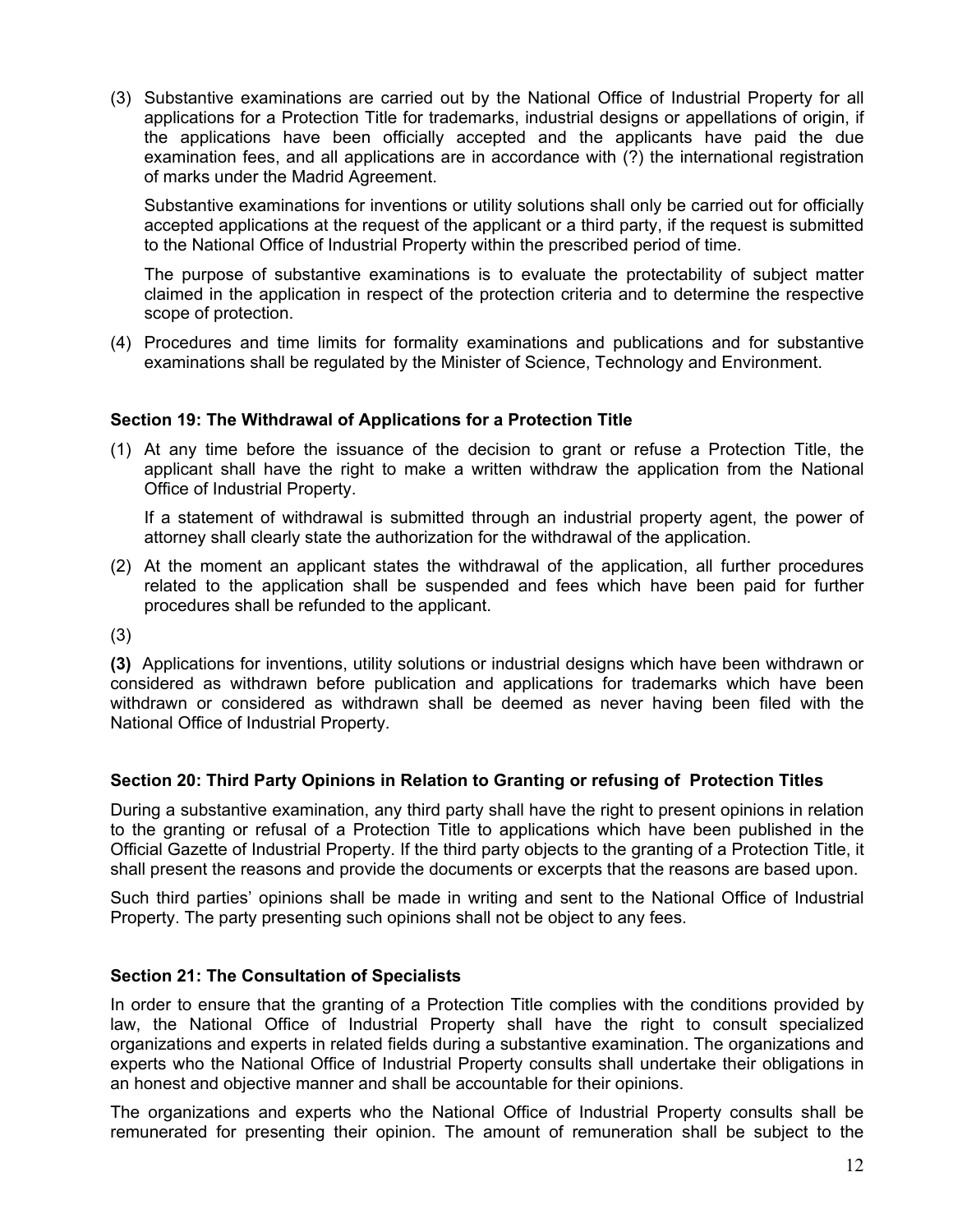quantity and quality of the opinion, but shall not exceed 40% of the fee for substantive examination of the respective object.

### **Section 22: The Request for Searches**

- (1) From the date an application is officially accepted, the applicant for a Protection Title for an invention or utility solution shall have the right to ask the National Office of Industrial Property to carry out a search on the state-of-the-art as of the priority date. The applicant who asks for the search shall pay the due fees.
- (2) Within 3 months from the date the request for the search is received, the National Office of Industrial Property shall send the search result to the applicant.

### **Section 23: The Decision to Grant** a Protection Title

- (1) If the invention, utility solution, industrial design or trademark satisfies the criteria of protection and the applicant has paid the due fees, the National Office of Industrial Property shall issue a decision to grant a Protection Title that clearly states the name and address of the person who is granted the Protection Title, the respective application number, filing date and priority date, the name of the industrial property agent, the full name of the creators of the invention, the utility solution or the industrial design, the name of the protected object, the name and number of the Protection Title, the scope and terms of the protection, or the decision of the acceptance of the protection of an internationally registered trademark under the Madrid Agreement.
- (2) If an appellation of origin satisfies the protection criteria and the applicant has paid the due fees, the National Office of Industrial Property shall issue a decision to register an appellation of origin that clearly states the name and address of the person requesting the protection, the number of applications, the filing date, the name of the industrial property agent; the appellation of origin, the boundaries of the respective territory, the list of products bearing the appellation of origin, the summary of the quality characteristics of the products, the name and address of the natural or legal persons who have the right to use the appellation of origin, and the registration number of the appellation of origin.
- (3) If an applicant for a Protection Title for an appellation of origin meets the conditions for the use of the registered appellation of origin, the National Office of Industrial Property shall issue a decision to grant a Certificate of the Right to Use an appellation of origin that clearly states the name and address of the beneficiary of the Certificate, the number of applications, the filing date, the name of the industrial property agent, the products bearing the appellation of origin produced by the beneficiary of the Certificate, the appellation of origin, its registration number, and the number of the Certificate.

### **Section 24: Protection Titles, Related Documents – the Issuance of Duplicates and Copies**

At the request of natural or legal persons or other entities, the National Office of Industrial Property may issue a duplicate of the Protection Title to co-owners or copies of the first application for a Protection Title for the purpose of claiming priority abroad, and other copies of documents except for documents considered secret or not yet fit for publication.

At the request of the owner of a Protection Title, the National Office of Industrial Property may issue him or her a duplicate thereof for legitimate reasons.

The person requesting a duplicate or copy shall pay the due fees.

### **Section 25: The Notification of Refusals**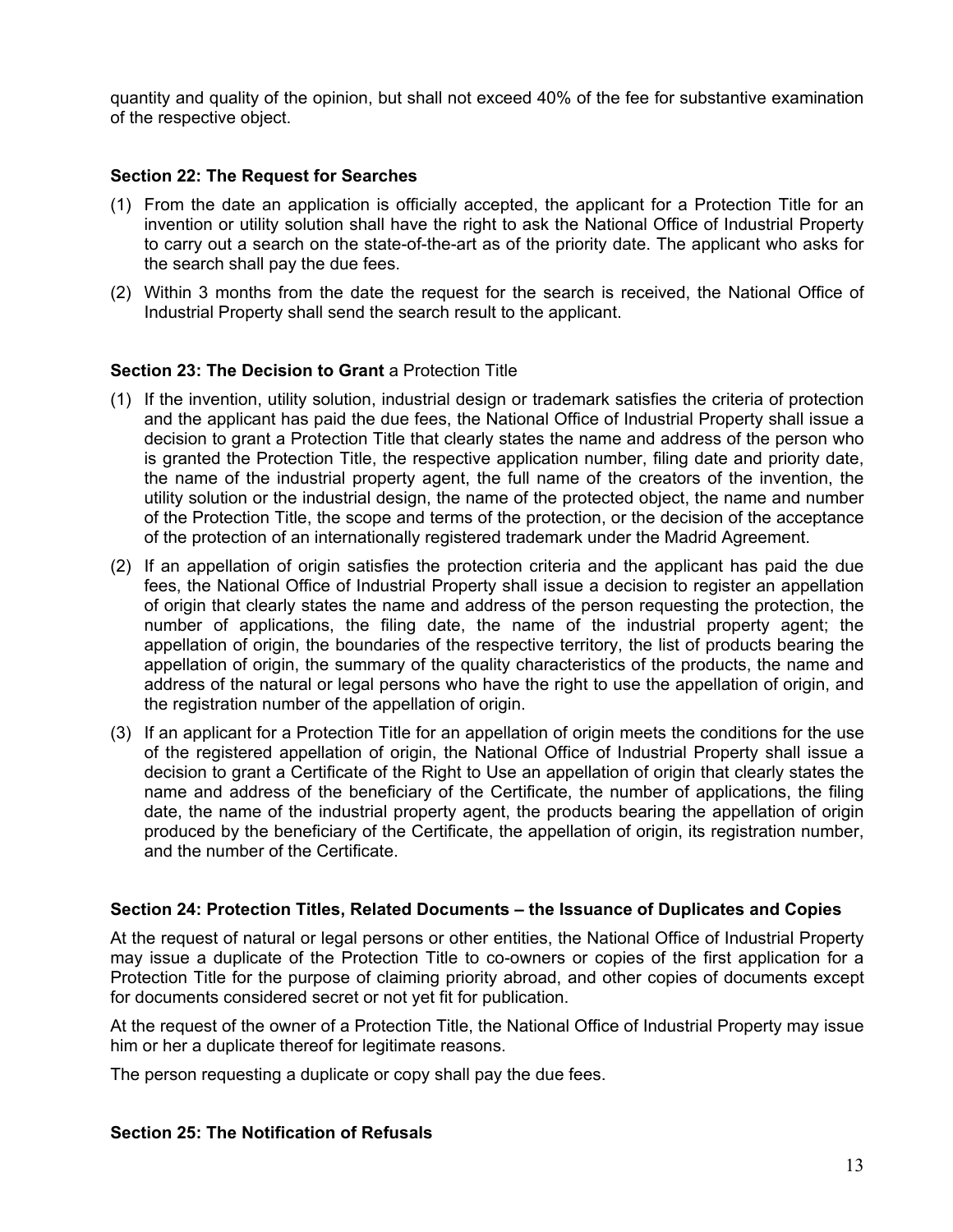In cases other than those provided for in Section 23(1), (2) or (3) of this Decree, the National Office of Industrial Property shall issue a notice of refusal to grant a Protection Title and shall state the reasons clearly. This notice shall be sent to the applicant and the person having requested substantive examination of the invention or utility solution, if applicable.

### **Section 26: The Contents, Registration and Granting of a Protection Title**

- (1) The contents of a Protection Title shall be determined in accordance with the decision to grant the title. Except for information contained in the decision, the nature and scope of the protection and other necessary information related to the protected right shall be clearly stated.
- (2) The Protection Title shall be recorded in the National Industrial Property Registration Book (National Registry).
- (3) The Protection Title shall be sent to the applicant. If the applicant is a collective, the Protection Title shall be sent to the first person on the collective's list, and the name of this person shall be recorded in the National Industrial Property Registration Book as referred to in (2) of this Section. At the request of other persons in the collective, the National Office of Industrial Property may grant duplicates of the Protection Title, provided such persons pay the due fees.

### **Section 27: Appeals Against Decisions with Respect to the Establishment of Industrial Property Rights**

- (1) The following persons shall have the right to appeal against Decisions and Notifications that relate to the establishment of industrial property rights by the National Office of Industrial Property:
	- (a) First appeal:

An applicant for Protection Titles shall have the right to file an appeal to the Director General of the National Office of Industrial Property with respect to the rejection of an application for a Protection Title or the refusal to grant a title**;** 

An applicant seeking the international registration of trademarks through the Madrid Agreement has the right to file an appeal to the Director General of the National Office of Industrial Property with respect to the refusal to protect it in Vietnam;

An applicant for a well-known mark has the right to file an appeal to the Director General of the National Office of Industrial Property with respect to the refusal to recognize it as a well-known mark;

Any third party whose rights and interests are directly linked to the granting of Protection Titles, the acceptance of the protection of international registration trademarks through the Madrid Agreement or the recognition of well-known marks, shall have the right to file an appeal to the Director General of the National Office of Industrial Property with respect to his relevant decisions.

(b) Second Appeal, Litigation:

In the event of disagreements with the decision by the Director General of the National Office of Industrial Property, the appellant shall have the right to file a further appeal to the Minister for Science, Technology and Environment (second appeal) or to proceed with litigation according to the administrative procedures.

(2) The appeal shall be presented in writing and shall clearly state the full name and address of the appellant; the number, date and contents of the decision or notice subject to the appeal, the number of the respective application for a Protection Title, the name of the object of protection as referred to in the application, the contents, reasons and arguments the appeal is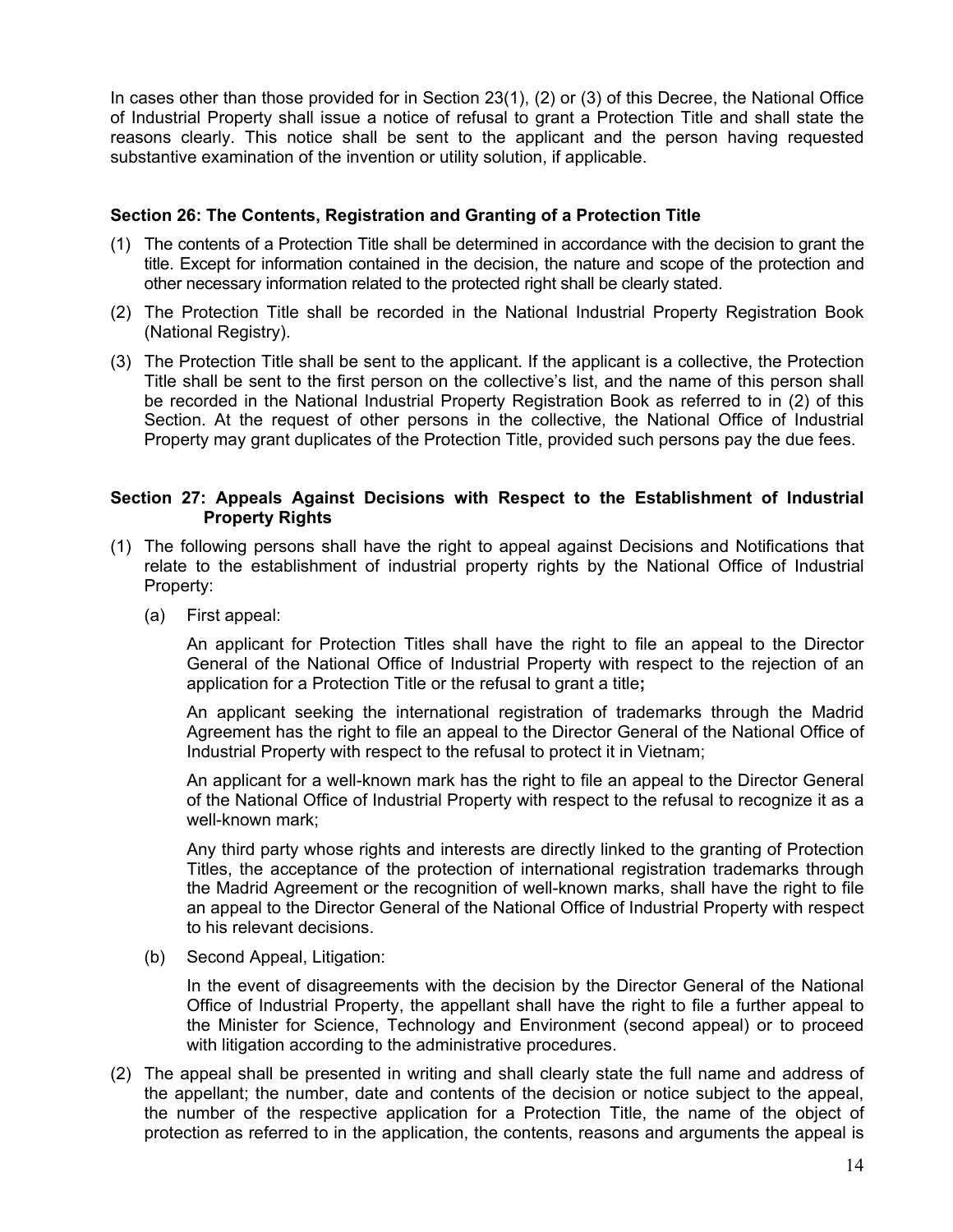based on, and the exact request for the amendment or cancellation of the related decision or conclusion.

- (3) Time limits for submitting the first appeal:
	- 90 days from the date the appellant receives or knows about the notice referred to under (1)(a) or (b) of this Section, or
	- Five (5) years from the date of entry into force of the Protection Title, and the international registration and during the whole period when the industrial property rights of the well-known trademark are protected. In the event that industrial property rights resulted from an unhealthy motive on the part of the applicant, the appeal can be submitted at any time during the validity of the Protection Title and the international registration.

The time limit for submitting the second appeal is 30 days from the expiry date of the term for handling the appeal stated in paragraph 4 of this Section if by that date the first appeal is not resolved, or from the date the appellant receives or knows the Decision of the first appeal.

If, due to unavoidable circumstances, the appellant could not exercise his right to appeal within the time limit, the time when the circumstances occured shall not be included in the time limit for submitting an appeal.

(4) The term for resolving the first appeal is 30 days, and the term for the second appeal is 45 days from the date of receiving the appeal. The time for amending, and supplementing documents shall not be included in the time limit.

Appeals are dealt with in the order, and according to the procedures set forth in the Law on complaints and denouncements. The appellant shall pay the fees stated in the law.

### **Section 28: The termination of the Validity of Protection Titles**

(1) Any third party shall have the right to file an application requesting the National Office of Industrial Property to terminate the validity of a Protection Title for reasons referred to in (2) of this Section.

The application requesting the termination of the validity of a Protection Title shall be handled in accordance with the procedures for appeals under Section 27(2), (3) or (4) of this Decree.

Should the application for the termination of the validity of a Protection Title be allowed under (2) of this Section, the Director General of the National Office of Industrial Property shall issue a decision to partly or entirely terminate the validity of the Protection Title and shall publish the decision in the Official Gazette of Industrial Property within 2 months of the decision date.

- (2) The validity of a Protection Title shall be terminated in the following cases:
	- (a) The owner of a Protection Title claims to relinquish the rights conferred by the Protection Title. In this case, the validity of the Protection Title shall be terminated from the date the relinquishment is announced;
	- (b) The owner of a Protection Title has not paid the due fees for the maintenance of the Protection Title's validity in time. In this case, the validity of the Protection Title shall be terminated from the first year the maintenance fees have not been paid for;
	- (c) The owner of a Trademark Registration Certificate or of a Certificate of the Right to Use an appellation of origin has not used the trademark or appellation of origin for 5 consecutive years prior to the request for termination of validity and does not have a legitimate reason for this. In this case, the validity of the Certificate shall be terminated from the first day after the period of 5 years;
	- (d) The owner of a Trademark Registration Certificate or of a Certificate of the Right to Use an appellation of origin has died or no longer operates without a legal successor. In this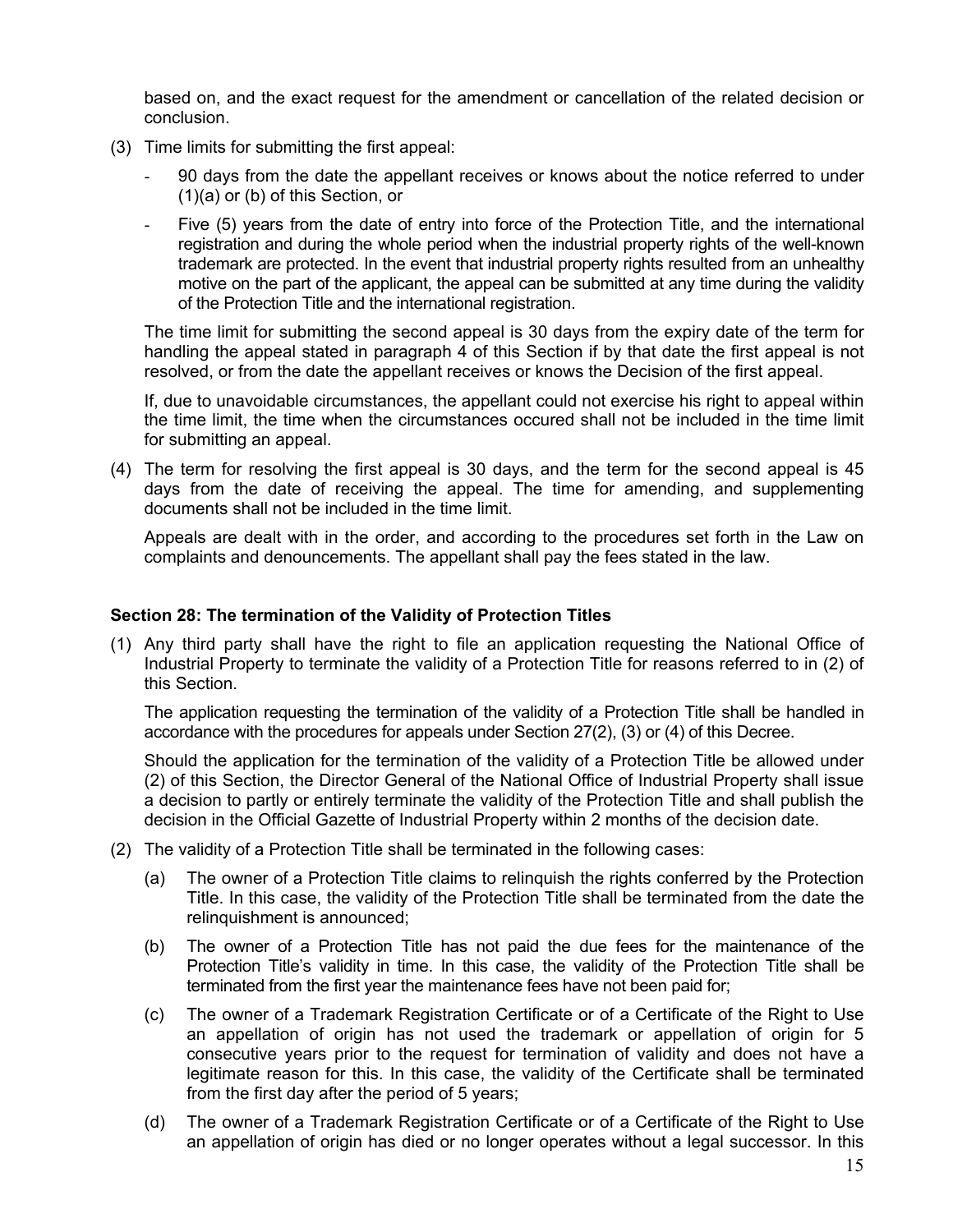case, the validity of the Certificate shall be terminated at the time operations ended or when the owner of the Certificate died;

- (e) The geographical factors which determine the peculiar characteristics have changed, resulting in the loss of the peculiarity of such characteristics. In this case, the validity of the Certificates of the Right to Use the appellation of origin and the Decision on the registration of the appellation of origin shall be terminated on the same date provided for by the decision of the National Office of Industrial Property;
- (f) The owner of a Certificate of the Right to Use an appellation of origin is no longer able to meet his or her obligations in accordance with the provisions under Section 47(2) of this Decree.

### **Section 29: The Cancellation of the Validity of Protection Titles**

(1) Any third party has the right to file an application requesting the National Office of Industrial Property to cancel the validity of a Protection Title for the reason that the Protection Title has been granted contrary to the provisions of law, as stated in (2) of this Section.

The application requesting the cancellation of the validity of a Protection Title shall be handled in accordance with the procedures for appeals under Section 27(2), (3) or (4) of this Decree.

Should the application be allowed because the Protection Title has been granted contrary to the provisions of law, the Director General of the National Office of Industrial Property shall issue a decision to partly or entirely cancel the validity of the Protection Title and publish this decision in the Official Gazette of Industrial Property within 2 months of the decision date.

- (2) The Protection Title shall be entirely cancelled if there are grounds to substantiate the notion that its granting was inconsistent with applicable provisions of laws at the time of the granting of the Protection Title in the following cases:
	- (a) The person who has been granted a Protection Title was not entitled to apply for its grant and has not been transferred such a right by the entitled person;
	- (b) The right to apply for a Protection Title for an invention, utility solution or industrial design belongs to a number of natural or legal persons or other entities, one of whom has not agreed to the filing;

**c)** The Protection Title for an invention, utility solution or industrial design incorrectly states the creator due to misinformation supplied deliberately by the applicant;

- d) The subject matter of the protection does not meet the relevant criteria.
	- − The Protection Title shall have a part cancelled if that part does not satisfy the criteria for protection.
	- − Upon cancellation, the cancelled part shall be considered as never having been valid.

### **Section 30: The Renewal of Validity of Protection Titles for Industrial Designs and Trademarks**

- (1) The validity of the patent on industrial designs and the certificate for the registration of trademarks may be renewed on request by the owner of the Protection Title.
- (2) The Minister for Science, Technology and Environment shall stipulate the procedures for the renewal of the validity of Protection Titles.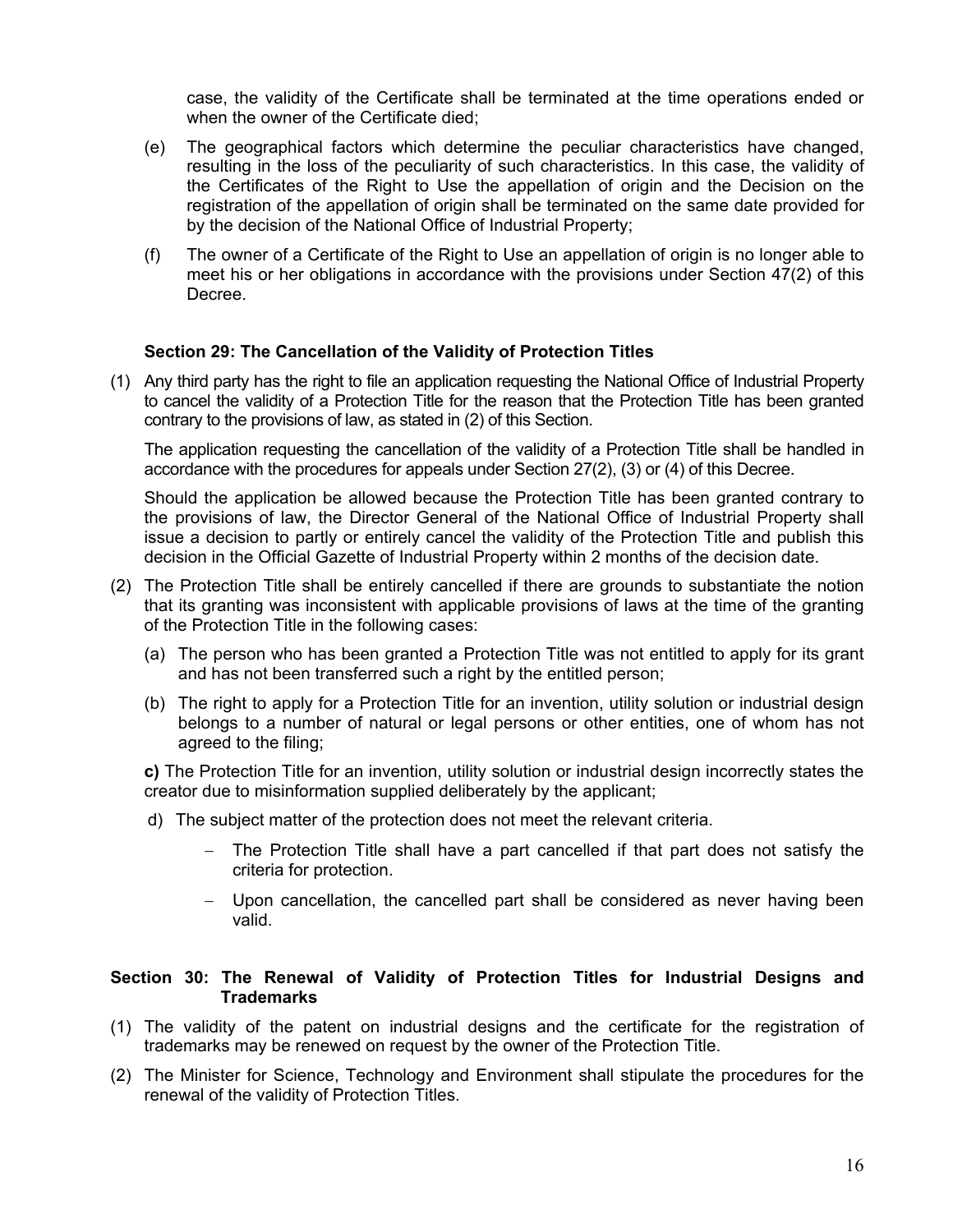### **Section 31: The Official Gazette of Industrial Property**

- (1) The Official Gazette of Industrial Property, which is published by the National Office of Industrial Property, is a legal document which publishes information concerning the establishment, transfer, change, termination or cancellation of industrial property rights and their contents and scope of protection.
- (2) The information published in the Official Gazette of Industrial Property relates to:
	- (a) Officially accepted applications for Protection Titles;
	- (b) Protection Titles granted and registered, and trademarks protected in Vietnam through registration under the Madrid Agreement or other international agreements which Vietnam has signed;
	- (c) Decisions on the changes, terminations, cancellations or renewals of Protection Titles;
	- (d) Decisions on the registration of licensing agreements and the granting of non-voluntary licenses;
	- (e) Decisions on the registration of agreements on the transfer of ownership of industrial property objects;
	- (f) Decisions on the granting, revocation or change of contents of licenses of representation for industrial property attorneys or industrial property agents;
	- (g) Documents related to legislative activities on industrial property;
	- (h) Other necessary information related to the protection of industrial property rights.

### **Section 32: Fees**

(1) Natural or legal persons or other entities engaged (before the National Office of Industrial Property) in the establishment, maintenance, termination, renewal, change or transfer of industrial property rights as well as the appeal procedures concerning industrial property (before the competent authorities) are obliged to pay the due fees and official fees to the authorities carrying out the relevant procedures in accordance with this Section.

The National Office of Industrial Property and the competent authorities referred to above are obliged to collect fees and official fees in full and in timely fashion. The fees and official fees shall be transferred to the State budget in accordance with the State regulations on fees and official fees.

The authorities collecting fees and official fees shall be allowed to use part of the collected fees and official fees in accordance with State regulations on fees and official fees in order to improve the professional and operational capability and to encourage people directly carrying out the procedures to generate income.

(2) The items and rates of such fees and official fees shall be regulated by the Ministry of Finance in coordination with the Ministry of Science, Technology and Environment, thus ensuring sufficient reimbursement for the related procedures, in accordance with the existing conditions and international customs.

Fees already paid for procedures no longer required to be carried out or left undone due to default of the responsible authority shall be refunded to the payer, with the refund being either certified by the recipient or requested by invoice.

### Chapter 4

### **OWNERS OF INDUSTRIAL PROPERTY OBJECTS;**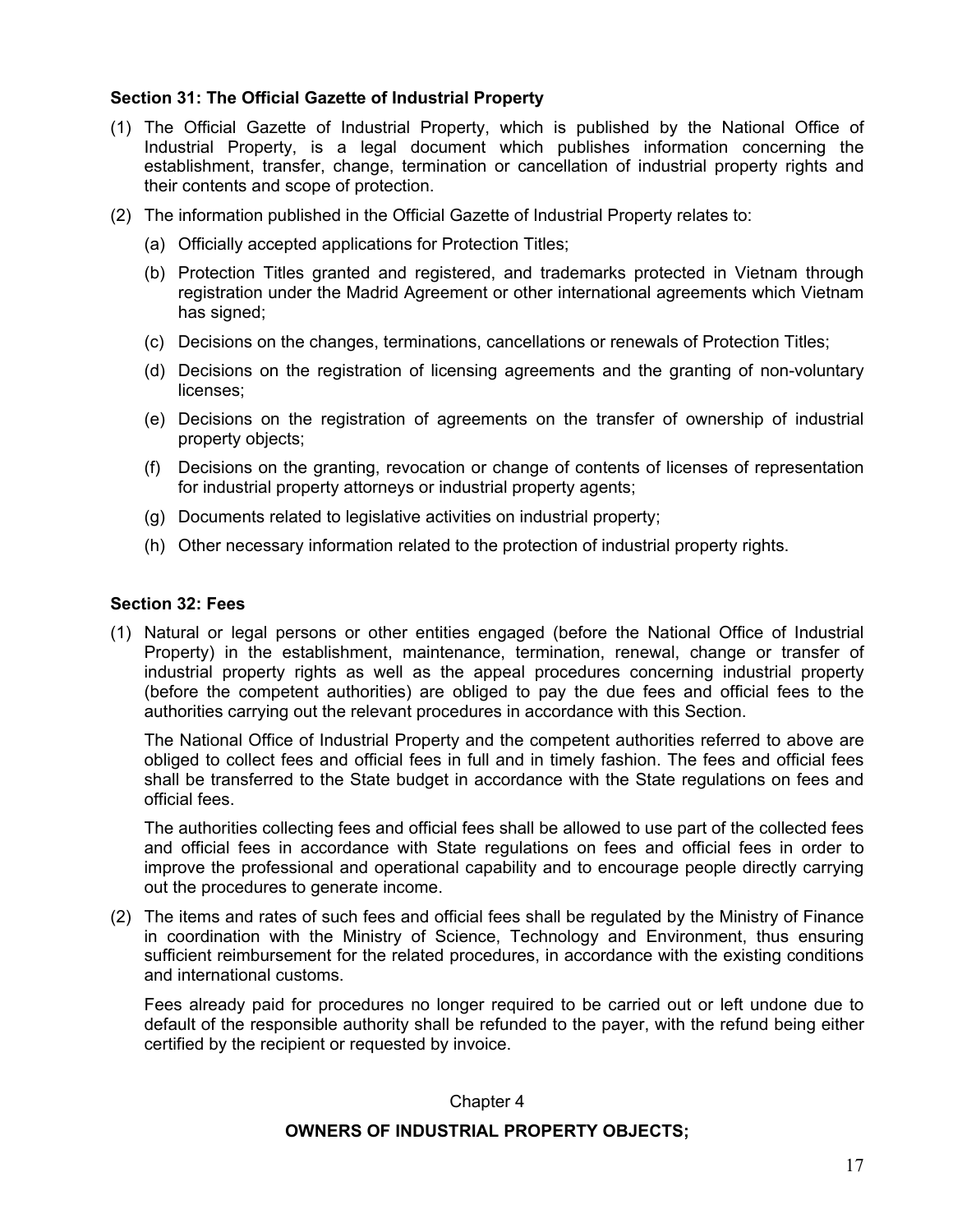# **THEIR RIGHTS AND OBLIGATIONS**

### **Section 33: The Owners of Industrial Property Objects**

Owners of industrial property objects are:

- (1) The persons to whom a Protection Title has been granted;
- (2) The owner of an international registration of a trademark as per the Madrid Agreement, with the registration being accepted for protection in Vietnam; the owner of a trademark which is recognized as a well-known one;
- (3) Natural or legal persons or other entities to whom the right of ownership of an invention, utility solution, industrial design or trademark has been legally transferred.

### **Section 34: The Use of Industrial Property Objects**

The following acts shall qualify as the uses of industrial property objects provided for in Article 796(1)(a) and 797(1)(a) of the Civil Code if undertaken for commercial purposes.

- (1) For inventions and utility solutions:
	- The manufacturing of a protected product;
	- The application of a protected process;
	- The exploitation of a protected product;
	- The putting into circulation, advertising, offering or storing for sale of a protected product or a product manufactured by a protected process;
	- The importing of a protected product or a product manufactured by a protected process.
- (2) For industrial designs:
	- The production of industrial designs;
	- The putting into circulation, the advertising, offering or storing for sale of industrial designs;
	- The importing of a product on which a protected industrial design has been applied.
- (3) For trademarks and appellations of origin:
	- The applying of a protected trademark or appellation of origin on goods or their packaging, or on service facilitates or transaction documents used in business activities;
	- The circulating, offering, advertising or storing for sale of goods bearing a protected trademark or appellation of origin;
	- The importing of goods bearing a protected trademark or appellation of origin.

### **Section 35: The Transfer of the Right of Use (licence)**

(1) In accordance with Article 796(1)(b) of the Civil Code and the provisions of this Section, the owner of an industrial property right over an invention, utility solution, industrial design or trademark shall be entitled to transfer the right to use his or her industrial property object entirely or in part to other natural or legal persons or other entities.

The owner of a Certificate of the Right to Use an appellation of origin shall not be entitled to transfer the right to use his appellation of origin.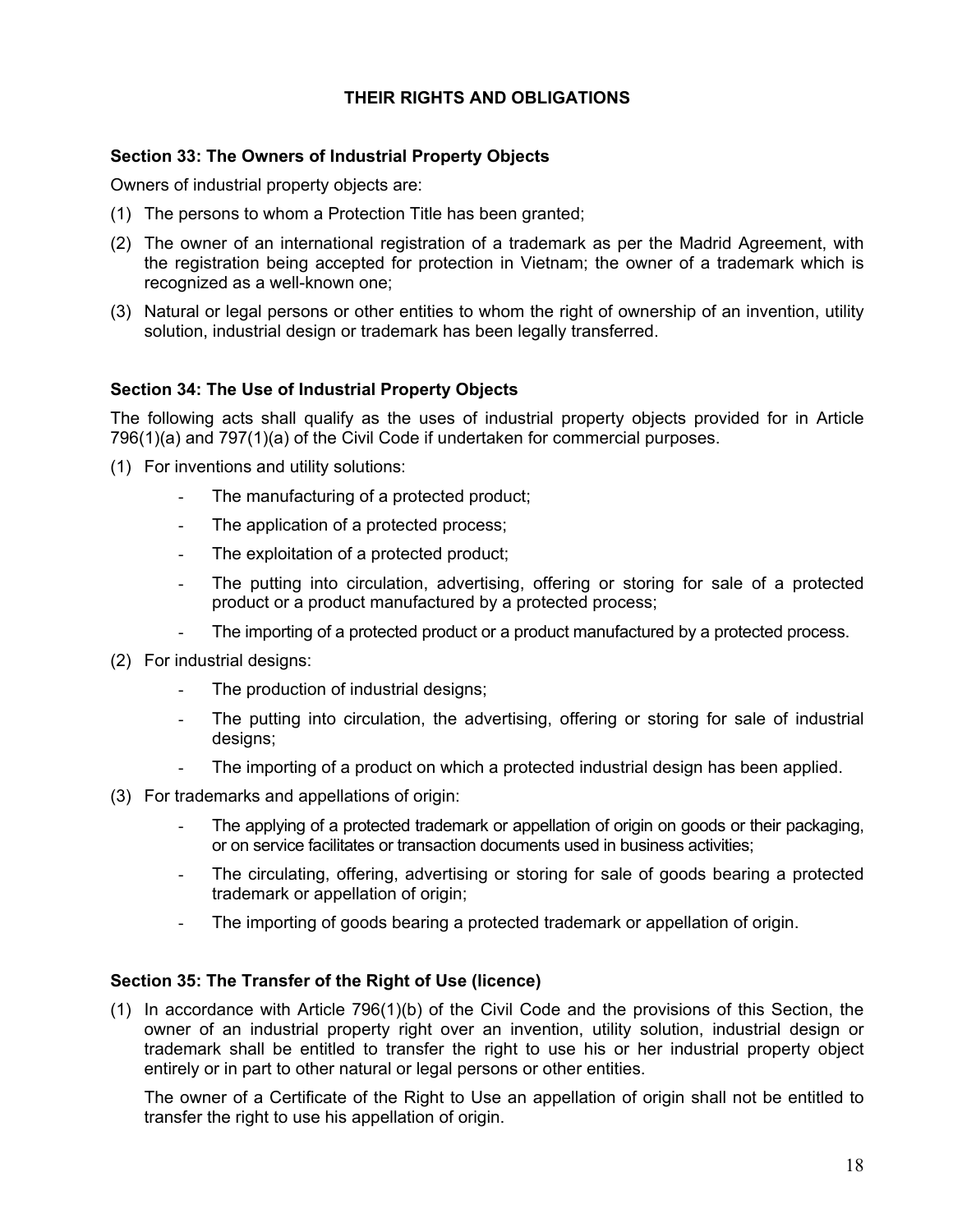(2) The transfer of the right to use an industrial property object shall be effected through a written contract ("licensing agreement"). A licensing agreement shall have legal effect only upon registration with the National Office of Industrial Property in accordance with the provisions of Section 42 of this Decree.

### **Section 36: Actions Against the Infringement of Industrial Property Rights**

(1) In accordance with Section 796(1)(c) of the Civil Code, the owner of an industrial property object is entitled to request a competent State authority to deal with the matter or else initiate proceedings at a competent court against any third party for having used the industrial property object except in cases provided for in Sections 50, 51, 52 of this Decree. The owner shall have the right to request an injunction and to demand compensation for damages from the infringer.

Before bringing the matter to the competent authority or the court, the owner of an industrial property object may notify the infringing party of the industrial property object's ownership and request the infringement to stop.

- (2) The owner of an invention, utility solution or industrial design shall have the right to initiate proceedings at a competent court against any person who has not paid due compensation in accordance with the provisions in Section 10(2) of this Decree.
- (3) The owner of an industrial property object may take actions provided for in subsections (1) and (2) above by himself or herself, or through an empowered person.

### **Section 37: The Transfer of the Ownership (assignment), the Inheritance, and the Relinquishment of Industrial Property Rights**

 In accordance with Article 796(2) of the Civil Code, the assignment, inheritance and relinquishment of an industrial property right shall comply with the following provisions:

- a) Ownership rights over a trademark may only be inherited by a single natural or legal person or a single other entity. The successor to the ownership right over the trademark has to meet the requirements for the right to apply for the respective Protection Title.
- b) Upon the assignment of ownership rights over inventions, utility solutions, industrial designs or trademarks, all rights and obligations under the Protection Title shall be fully assigned by the assigning party (assignor) to the recipient (assignee). The assignee shall become the owner of the industrial property object from the date the assignment contract is registered with the National Office of Industrial Property. Rights and obligations between the assignor and a third party may be assigned to the assignee under the assignment contract.
- c) From the date a licensing agreement has been registered with the National Office of Industrial Property, the licensee shall have the right to use the industrial property object according to the scope, terms and conditions provided for in the licensing agreement as registered.
- d) The owner of an industrial property object shall not relinquish his or her right therein when subject to a valid license, unless the licensee agrees to a termination of the licensing agreement before its due expiry date. This provision shall not apply to cases where one or a number of co-owners relinquish their respective parts of the right while being succeeded by the remaining co-owners.

### **Section 38: Restrictions on Transfer Agreements**

(1) The transferor shall only conduct a transfer of his or her right within the scope and the terms of protection. The transferor shall guarantee that the transfer does not infringe rights of third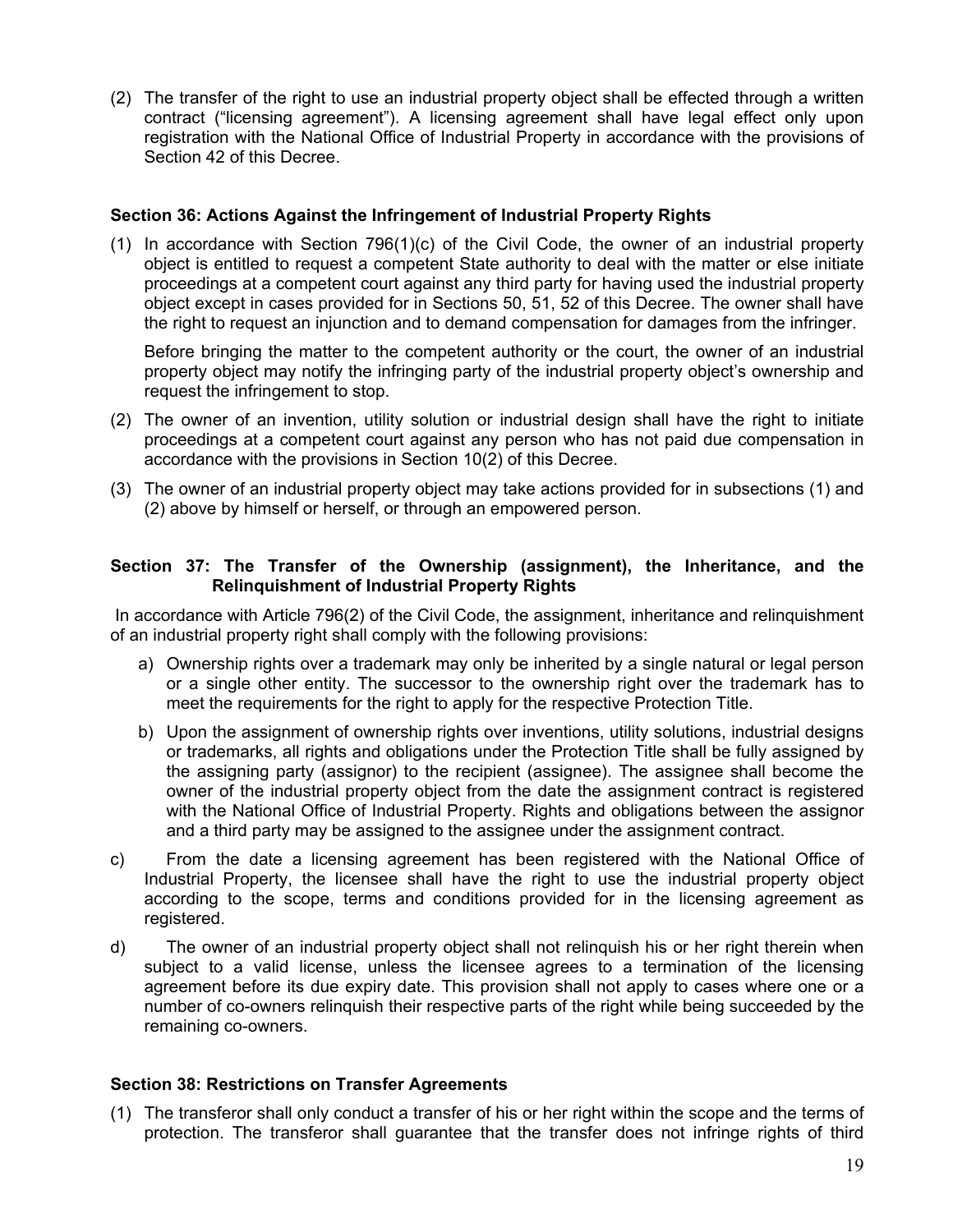parties. In the event that a dispute arises over the transfer of industrial property rights, the transferor shall be responsible for settling such a dispute.

- (2) If the industrial property right belongs to several owners, each of the co-owners shall be entitled to transfer his or her respective part of the right on condition that the other co-owners so agree, or have no legitimate reasons to disagree or do not wish to obtain the parts of the right as transferees.
- (3) Industrial property rights over appellations of origin are not transferable.
- (4) The transfer of industrial property rights over trademarks shall not cause confusion over the characteristics or origin of the goods or services bearing the trademarks.

The transfer the ownership right on an associated mark shall be concurrently carried out together with all associated marks.

The transfer of the ownership of a well-known mark must ensure the goodwill of the traders of the goods and services bearing the well-known mark.

### **Section 39: The Transfer of Contracts**

(1) Any contractual transfer of industrial property rights shall be made in writing. Any oral agreement or agreement by letter or telegram shall not be recognized as a valid transfer contract and shall not have legal effect.

In case the transfer of industrial property rights forms part of another contract, it shall constitute a separate part from the rest of the contract and shall comply with provisions of this subsection.

(2) The legal requirements of a transfer contract over industrial property rights shall be regulated by the Minister of Science, Technology and Environment.

### **Section 40: The Obligations of Parties**

(1) The transferor has the following obligations:

- i. To register the contract in accordance with Section 42 of this Decree unless the registration has been carried out by the transferee;
- ii. To pay transfer tax in accordance with the law on taxes;
- iii. To settle disputes with any third party affected by the transfer;
- iv. To take necessary and appropriate measures against acts of infringement by third parties detrimental to the licensee in case of a licensing agreement. Unless the licensor has taken such measures within 3 months after having been informed of such an infringement and having been asked to take action by the licensee, the latter may request the competent State authorities to deal with the act of infringement.
- (2) The transferee shall have the following obligations:
	- v. To register the contract in accordance with Section 42 of this Decree unless the registration has been carried out by the transferor;
	- vi. To pay the transferor the due amount in such a manner as agreed upon by the parties;
	- vii. To ensure the same quality of goods as produced by the transferor by being subjected to a control on the quality of goods bearing the respective trademark;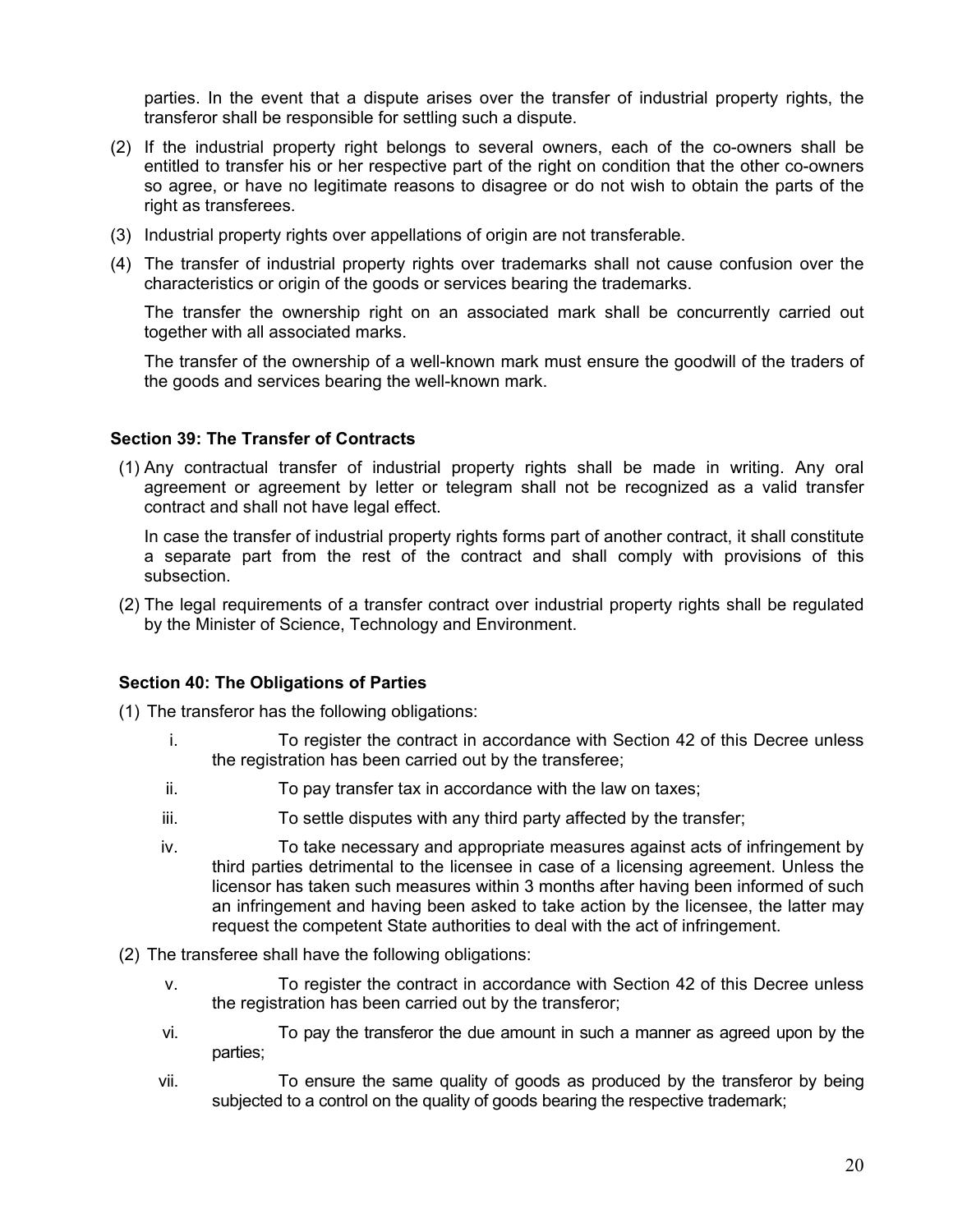viii. To indicate on the goods, or packaging that the goods have been produced under license and to indicate the name of the licensor.

### **Section 41: The Price and Mode of Payment for the Transfer of Industrial Property Rights**

The price and method of payment for the transfer of industrial property rights shall be agreed upon by the parties in accordance with the provisions of law on technology transfer.

### **Section 42: The Registration of Contracts**

- (1) Any contract of transfer of an industrial property right, even if it is part of another contract, shall be registered with the National Office of Industrial Property in accordance with the provisions of this Section.
- (2) The requirements as to the documents and procedures for the registration of a transfer contract shall be regulated by the Minister of Science, Technology and Environment.
- (3) Any change related to a registered transfer contract including a change in the licensee shall be subject to the same procedures as the transfer.

### **Section 43: The Automatic Termination of an Invalidation of a Contract**

A transfer contract shall be automatically terminated if the industrial property right that is the object of the contract is terminated, or else subject to forces which make the contract impossible to implement.

A transfer contract shall automatically be invalidated if the industrial property right that is the object of the contract is cancelled.

### **Section 44: The Obligation to Pay Remuneration to the Creator**

- (1) If in accordance with Article 798(1) of the Civil Code the creator is not the owner or co-owner, or unless there is an other agreement between the creator and the owner of an industrial property right with respect to an invention, utility solution or industrial design, the owner shall have the obligation to remunerate the creator or creators for the creation of the invention, utility solution or industrial design.
- (2) Unless otherwise agreed between the creator and the owner of an industrial property right, the amount and the due date of remuneration shall be in accordance with the following provisions:
	- (a) The minimum level of remuneration for the creator of an invention, utility solution shall be 10% of the profit derived each year from the use of the invention or utility solution, or 15% of the total amount of money the owner of the industrial property right has received upon granting a license, including a non-voluntary license;
	- (b) The minimum level of remuneration for the creator of an industrial design shall be 2% of the profit derived from the use of the industrial design each year; or 15% of the total amount of money the owner of the industrial property right has received upon granting a license, including a non-voluntary license;
	- (c) The payment of remuneration to the creator shall be made not later than 2 months after each year of use or no later than 1 month from the date the owner of the industrial property right has received money for the granting of a license, including a non-voluntary license.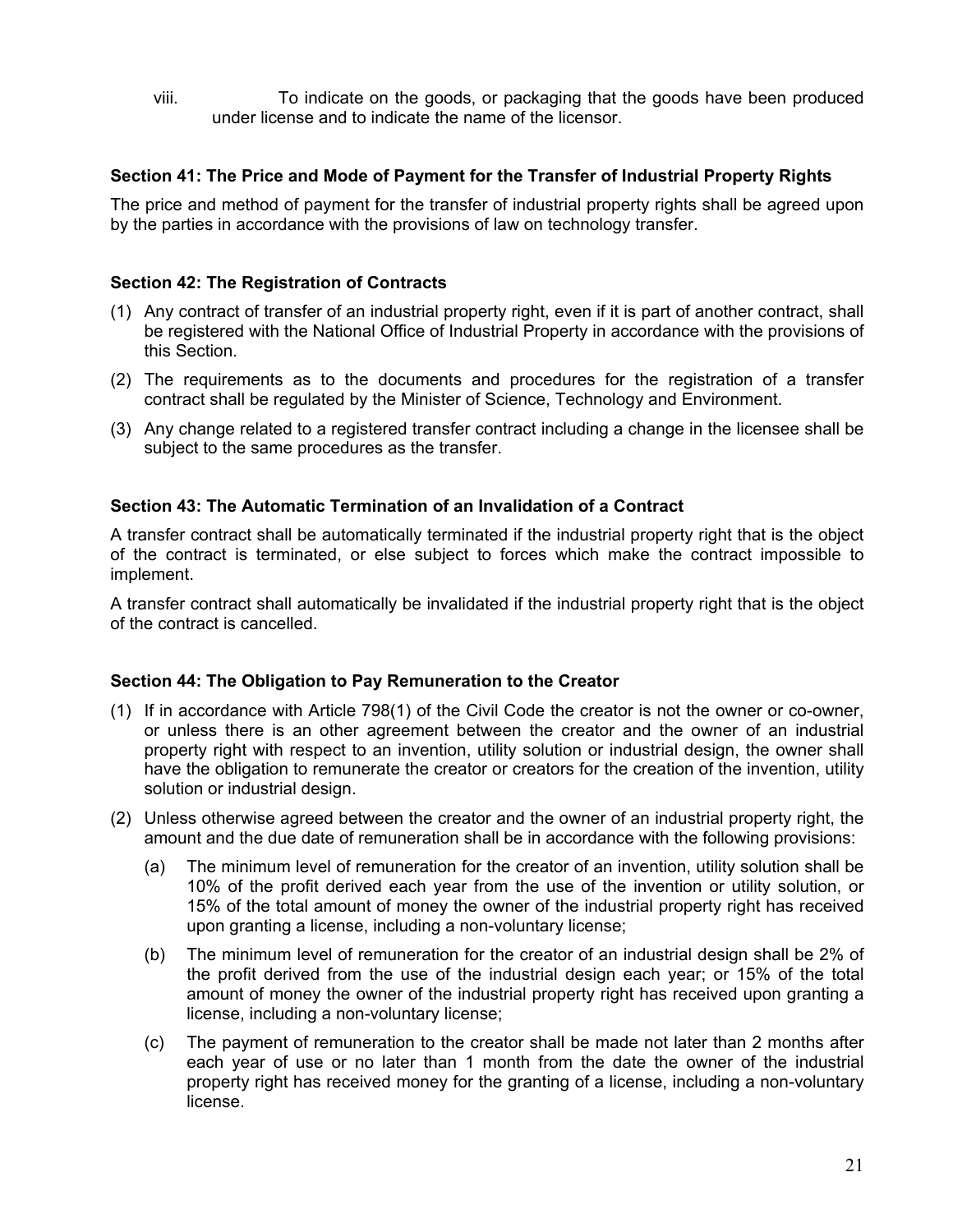(3) If there is an agreement between the creator and the owner of an industrial property right other than that provided for in subsection (2) above, the payment of remuneration shall be made in accordance with such an agreement.

### **Section 45: Maintenance Fees**

In accordance with Article 798(2) of the Civil Code, the owner of an industrial property right shall pay a fee for the maintenance of the Protection Title's validity. In cases where the owner of an industrial property right fails to pay such a maintenance fee, the Protection Title shall be terminated in accordance with Section 28(2)(b) of this Decree.

### **Section 46: The Obligation to Use Industrial Property Objects**

(1) The owner of an invention, utility solution or industrial design that has a special impact on national security or defense, or on the protection of public health or the environment shall be obliged to use the invention, utility solution or industrial design to satisfy the needs of the State and/or society.

In the event that the owner of an invention, utility solution or industrial design mentioned above has tried his or her best, but has failed to satisfy the needs of the State and/or society, the owner will be obliged to grant a license on reasonable conditions to a person willing and able to use the invention, utility solution or industrial design.

- (2) The owner of a trademark or appellation of origin shall have the obligation to use the trademark or appellation of origin continuously and to not suspend the use of such a trademark or appellation of origin for more than 5 consecutive years. Failing to do so will subject the validity of the Protection Title for such trademark or appellation of origin to cancellation in accordance with the provisions of Section 28(2)(c) of this Decree.
- (3) For the purpose of this Section, the licensing of an industrial property object shall not be considered to be in effect.

For the purpose of this Section, the use of an industrial property object by the licensee shall be considered as being in effect.

### **Section 47: The Rights and Obligations Regarding Appellations of Origin**

- (1) Those who have been granted a Certificate of the Right to Use an appellation of origin shall have the right to the following:
	- (a) To use the appellation of origin for such products as specified in the list of registered products;
	- (b) To call on the competent State authority to compel other persons to stop infringing acts and pay compensation for damages caused by the illegal use of such appellations of origin or signs confusingly similar thereto, including the case where the true origin of the product is indicated or the appellation of origin is translated into another language or the use is accompanied by "kind", "type", "imitating", or words to that effect.
- (2) Those who have been granted a Certificate of the Right to Use an appellation of origin shall have the following obligations:
	- (a) To ensure the peculiar quality or characteristics of products bearing the registered appellation of origin;
	- (b) To comply with the requests of and create favourable conditions for the competent State authorities responsible for the controls of the quality of goods and the organizations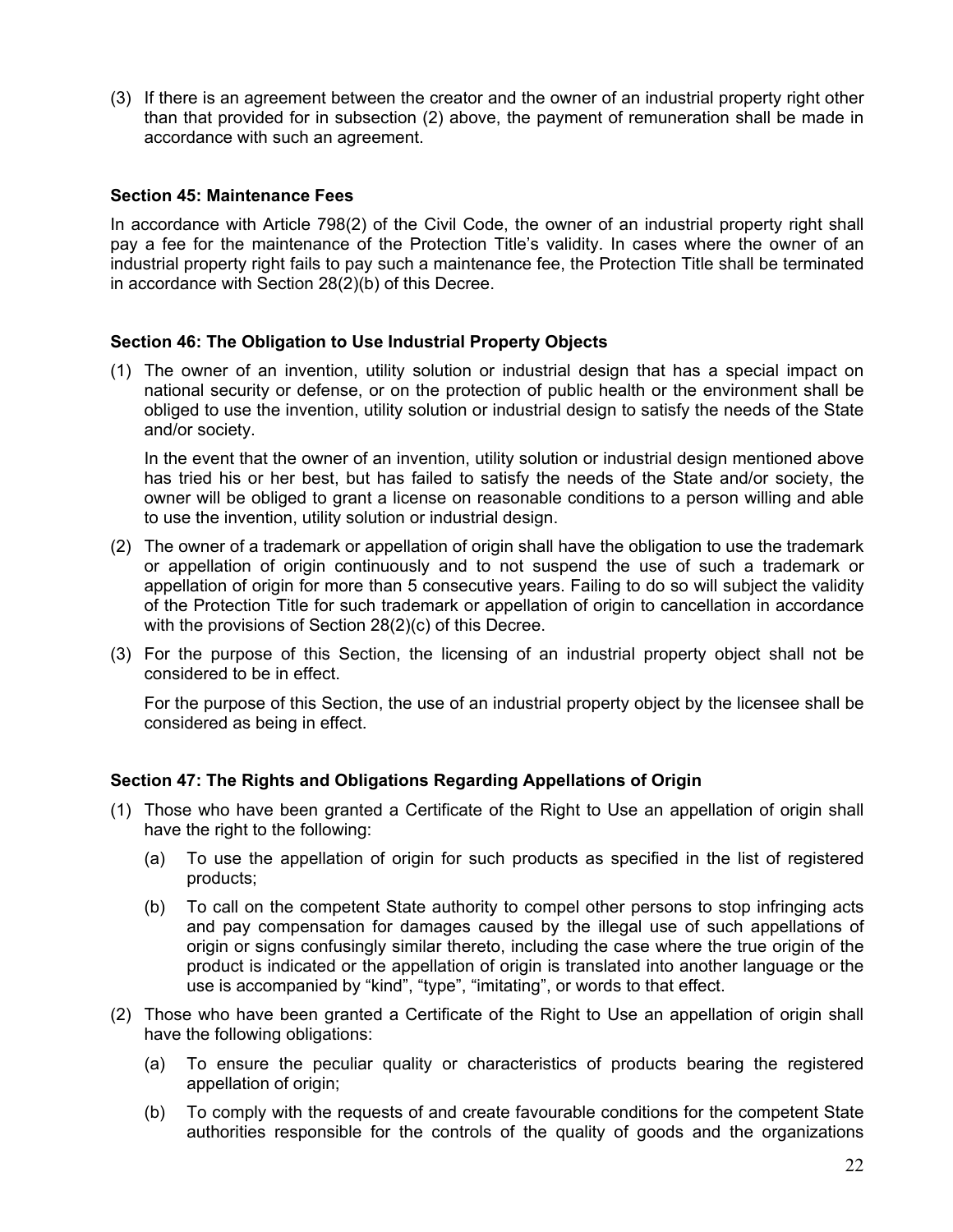responsible for the examination of the peculiar qualities and characteristics of products that bear the appellation of origin, when necessary.

### **Section 48: The Rights of Creators**

- (1) The creator(s) of inventions, utility solutions and industrial designs have the following rights:
	- (a) To be named in the Protection Title, and in the National Registration Book on inventions, utility solutions or industrial designs and in documents published in relation to such people as the creator;
	- (b) To receive adequate remuneration from the owner of an industrial property right in accordance with Section 44 of this Decree;
	- (c) To take action against an infringement of the above rights.
- (2) The right of remuneration and the right to take action against the infringements referred to in subsection 1(b) and (c) of this Section may be assigned and/or inherited in accordance with the law.

### Chapter 5

### **THE LIMITATIONS ON THE USE OF INDUSTRIAL PROPERTY RIGHTS AND THE INFRINGEMENTS OF INDUSTRIAL PROPERTY RIGHTS**

### **Section 49: Conditions for Exercising Industrial Property Rights**

In exercising his or her rights, the owner or licensee of an industrial property object may not contravene the provisions of the law, or damage the interests of the State or the public, or infringe the legitimate rights or interests of others. Should the exercise of industrial property rights lead to one of the above-mentioned violations or offenses, the industrial property right may not be exercised.

### **Section 50: The Rights of Prior Use of Inventions, Utility Solutions or Industrial Designs**

- (1) If, before the filing date of an application for a Protection Title for an invention, utility solution or industrial design, a natural or legal person or another entity has used the invention, utility solution or industrial design independently from the owner, the former has the right to continue to use the industrial property subject matter within the scope or volume of the use before the filing date ("the right of prior use"). The owner of the Protection Title shall not exercise his or her right or the provisional rights against such natural or legal persons or other entities, if the scope or volume of the use has not been increased compared with the use before the filing date.
- (2) If after the filing date of an application for a Protection Title mentioned in (1) of this Section, a natural or legal person or an other entity has increased the scope or volume of use of the industrial property object in comparison with the scope or volume of use before that date, the increase shall not be covered by the right of prior use.
- (3) The person enjoying the right to the prior use shall not be entitled to transfer the right of prior use to others except for when the transfer of all the rights to prior use are transferred together with the whole business where the prior use takes place.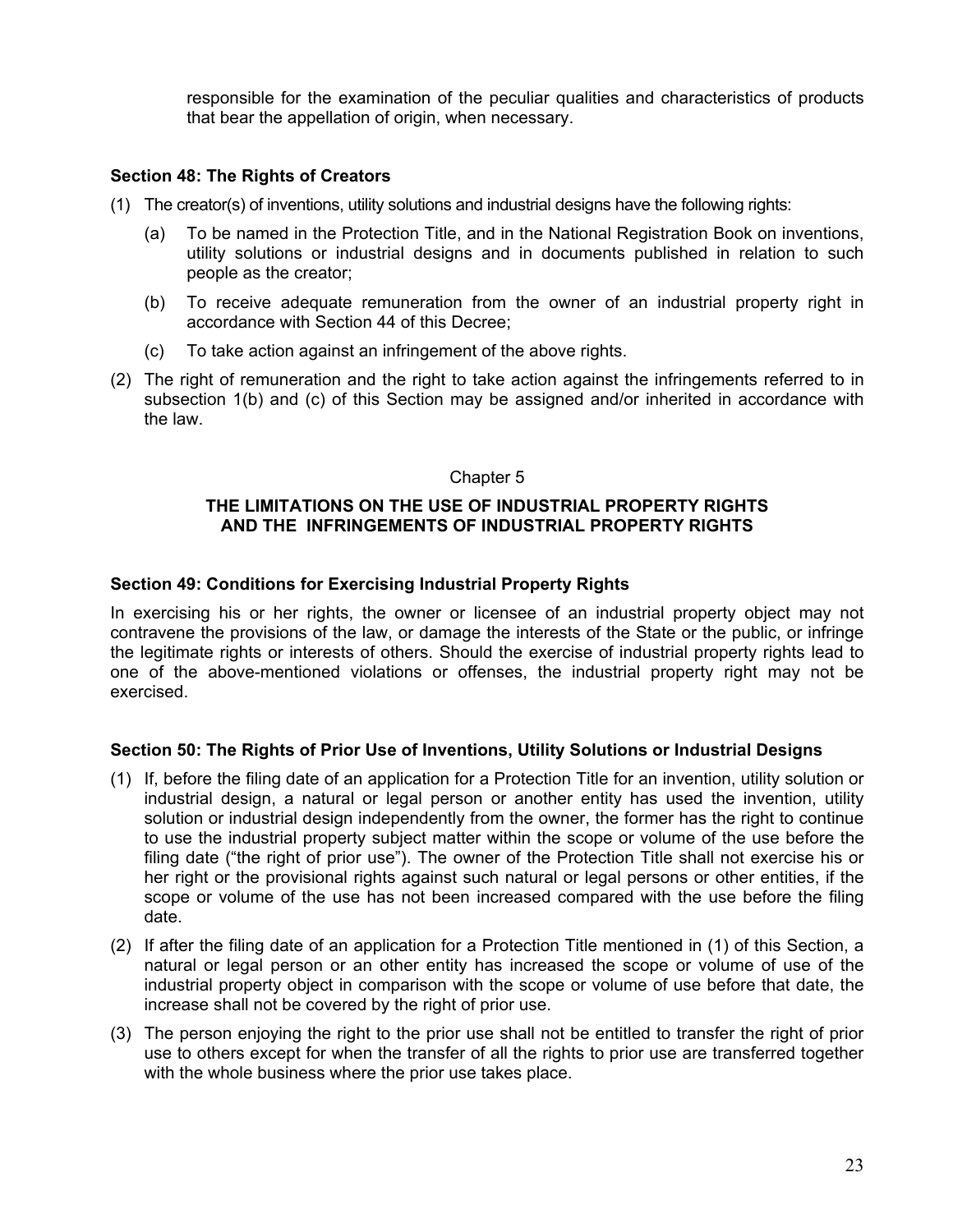### **Section 51: Licensing Upon the Decision of the Competent State Authority ("Non-Voluntary Licence")**

- (1) A non-voluntary licence refers to the compulsory granting of permission by the owner of an industrial property right, or his or her licensee, to another natural or legal person or another entity to use the whole invention, utility solution or industrial design upon the decision of the competent State body as provided for in this Section.
- (2) The owner of industrial property rights shall be forced to grant a non-voluntary license under the conditions provided for in Article 802 of the Civil Code.

The provisions set forth in paragraph 1 of Article 802 of the Civil Code shall not apply to the four (4) year period of the filing date or the three (3) year period of the Protection Titles granting date.

The industrial property rights owner who is forced to grant a non-voluntary license has the right to request the termination of the non-voluntary license when the circumstances that resulted in the granting of a non-voluntary license do not exist and can not exist any more, provided that the termination will not cause any damage to the licensee.

- (3) The Ministry of Science, Technology and Environment is the competent State agency that has the authority to consider requests for a non-voluntary license, and to issue the decision for the granting or cancellation of a non-voluntary license.
- (4) Documents for the request for a non-voluntary license shall comply with the requirements for formality and content in accordance with the regulations issued by the Minister of Science, Technology and Environment.
- (5) Within 15 days of the receipt of the documents requesting a non-voluntary license, the Ministry of Science, Technology and Environment shall notify the owner of the industrial property right, or his or her licensee for the whole invention, utility solution or industrial design, and shall ask for an opinion in writing within 30 days from the date of notice.

If necessary, the Ministry of Science, Technology and Environment shall ask the parties involved to re-negotiate in order to resolve disputes and agree on a voluntary contractual license.

Unless an agreement on a voluntary license has been reached or the arguments given for objecting to a voluntary license by the rights holder are unreasonable, the Minister of Science, Technology and Environment shall, within 3 months from the date of receipt of the documents of request, issue a decision ordering a non-voluntary license to be granted. Otherwise, the Minister of Science, Technology and Environment shall issue a notice rejecting the request for a non-voluntary license.

- (6) In the decision for compelling the grant of a non-voluntary license, the Ministry of Science, Technology and Environment shall state licensing conditions that are consistent with the following provisions:
	- b. A non-voluntary license is a non-exclusive license;
	- c. A non-voluntary license is confined to the scope and time limit needed to meet the objectives of the license granting;
	- d. The non-voluntary licensee is not entitled to transfer the right to use derived from the license to the others, and shall not be entitled to grant a sub-license to the others unless the non-voluntary license is granted together with the transfer of the whole business that uses the license;
	- e. The non-voluntary licensee shall pay the licensor an amount of money equivalent to the economic value of the right to use, based on the non-voluntary license or the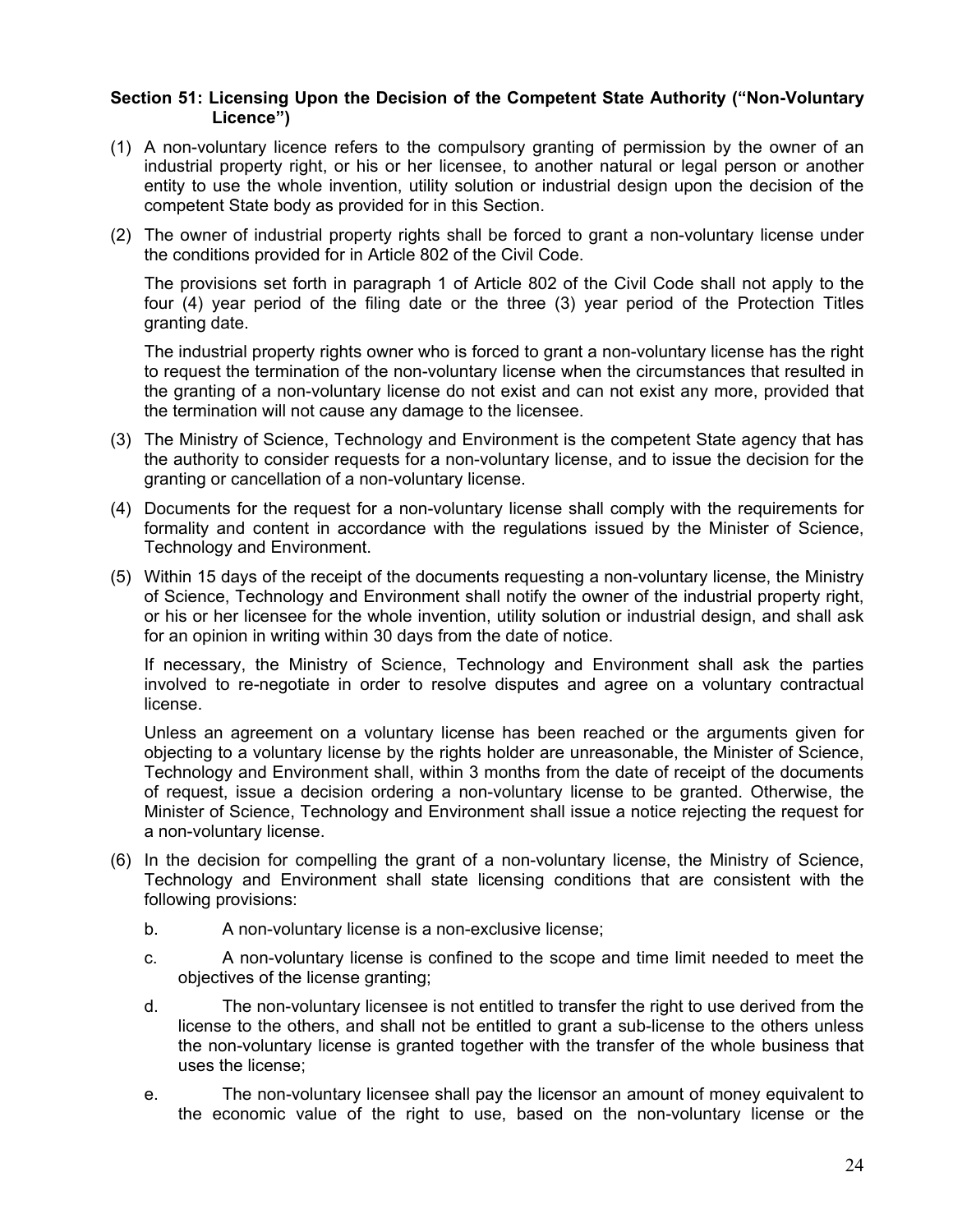equivalent to the price fixed in the contract on the non-voluntary license with a similar scope and time limit.

The decision to grant a non-voluntary license shall be published in the Official Gazette of Industrial Property within one month from the date of issue.

- (7) Within 1 month from the date the Minister of Science, Technology and Environment issues the decision ordering a non-voluntary license to be granted, the owner of an industrial property right, or his or her licensee over the whole invention, utility solution or industrial design, shall comply with this decision on the conditions stipulated therein.
- (8) The non-voluntary licensor has the right to file an appeal to the Minister of Science, Technology and Environment for a decision to rejecting his request.

The person requesting the non-voluntary license has the right to file an appeal to Minister of Science, Technology and Environment for a decision to rejecting his request.

The procedures for filing and handling an appeal provided for in Section 27 of this Decree shall also apply to the appeal to the Minister of Science, Technology and Environment under this paragraph, where the latter is handling the first appeal.

In the case of a disagreement with the decision of the Minister of Science, Technology and Environment, the appellant has the right either to file a further appeal to the Prime Minister according to the Law on complaints and denouncements or to proceed with litigation according to administrative procedures.

### **Section 52: Acts Beyond the Exclusive Rights of the Owner of Industrial Property Rights**

- (1) The acts provided for in Article 803 of the Civil Code with regard to inventions, utility solutions and industrial designs shall not be considered as being within the scope of the exclusive rights of the owner of industrial property rights. Therefore, such an owner may not exercise the right of action against a third party engaging in the following usages:
	- (a) The use for non-commercial purposes;
	- (b) The use of products have that been put into the market place including foreign markets by the owner of the industrial property rights, the licensee, the non-voluntary licensee or the person entitled to prior use;
	- (c) The use for maintaining operations of foreign transport means temporarily entering or being in the territory of Vietnam.
- (2) Item (a) and relevant provisions of item (b), paragraph (1) of this Section shall also apply to trademarks and appellations of origin.

### **Section 53: Infringements of Industrial Property Rights and Violations of the Right of the Creators**

(1) A person other than the owner of an industrial property object who commits one of the usages outlined in Article 805 of the Civil Code and described in Section 34 of this Decree within the term of protection, and without the permission of the owner or without the right of prior use as provided for in Section 50 of this Decree, shall be considered as having committed an act of infringement of an industrial property right unless one of the exceptions mentioned in Sections 51 and 52 of this Decree applies.

The following acts shall also be considered as infringements of industrial property rights:

(a) The use of industrial designs not essentially different from an industrial design which is under protection;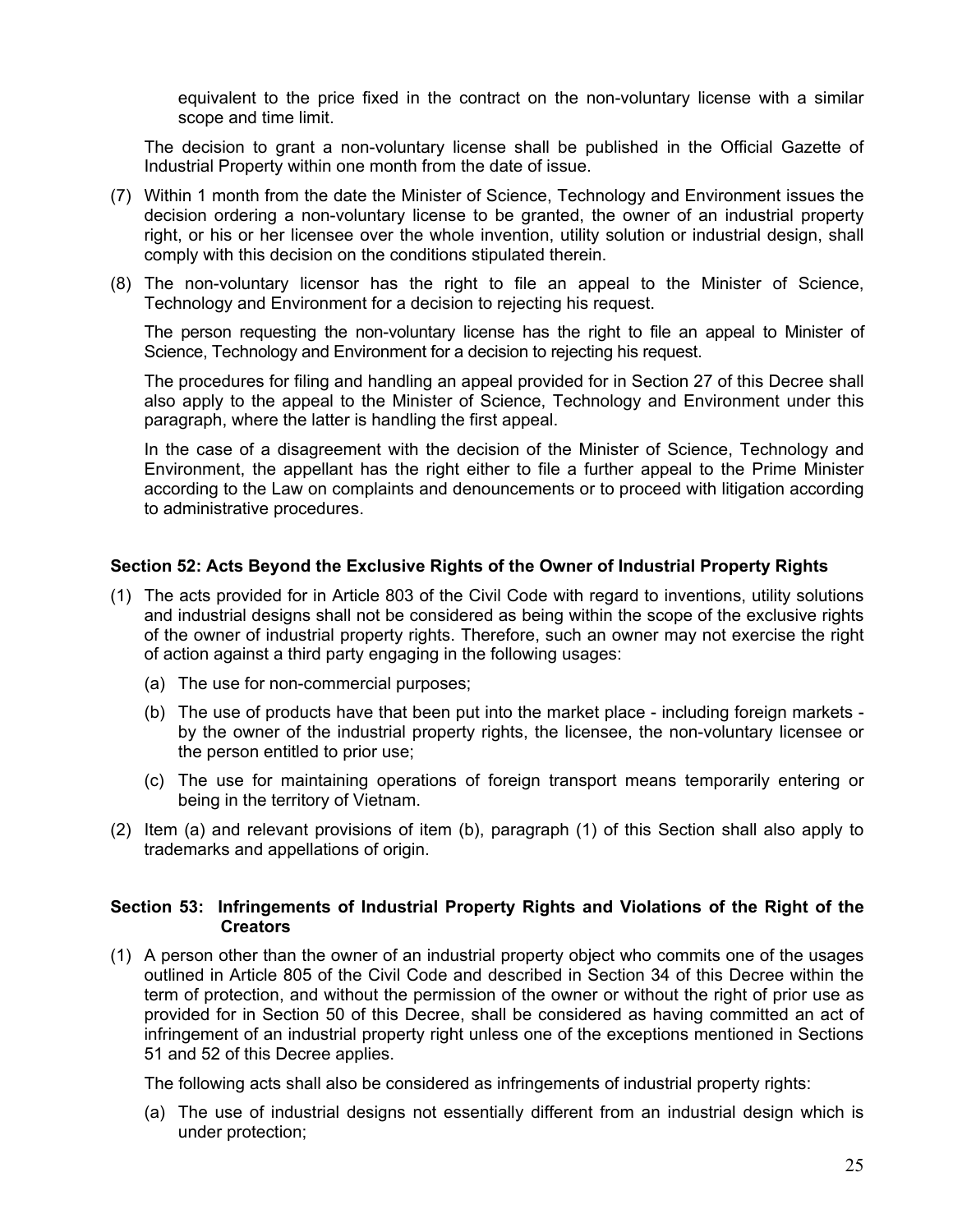- (b) The use of signs identical to a trademark being protected by a Certificate for trademark registration or being protected by an international registration for goods and services similar to or related to goods and services indicated in the list registered together with the mark, or/and the use of signs similar to the trademark for goods and services of the same kind, or similar to or related to goods and services included in the list registered together with the mark, if such use would lead to confusion as to the origin of the goods.
- (c) The use of signs identical or similar to a well-known mark or sign, when the signs used are in the form of a translation of meaning, or transliteration from the mark for any goods and services - including goods and services of a different kind and not related to goods and services that belong to the list of goods and services that bear the well-known mark - if such use may lead to confusion as to the origin of the goods or give the wrong impression as to the relationship between the user of the signs and the owner of the well-known trademark.
- (2) The owner of an industrial property object who fails to meet the obligation to pay remuneration to an guarantee the moral rights of the creator in accordance with the provisions set out in Section 48(1)(a) or (b) of this Decree shall be considered as having violated the rights of the creator of an invention, utility solution or industrial design.

### **Section 54: The Protection of Industrial Property Rights and the Right of the Creators**

- (1) Industrial property rights and the rights of creators of inventions, utility solutions or industrial designs are protected by the State. Any act of infringement of an industrial property right or the rights of creators of inventions, utility solution or industrial designs is strictly prohibited and shall be dealt with by legal means according to the nature and extent of the infringement.
- (2) The exercise of the right to take action against the infringement of industrial property rights and the rights of creators of inventions, utility solutions or industrial designs shall be in accordance with the law on civil procedures.

Depending on its extent and consequences, the infringement of industrial property rights of the creators of inventions, utility solutions or industrial designs may be dealt with by administrative, civil or criminal procedures according to the law.

### Chapter 6

### **INDUSTRIAL PROPERTY REPRESENTATIVES**

### **Section 55: Definitions**

The terms used in this Chapter shall be defined as follows:

"Industrial property agent" refers to a business whose registered activity is to provide representing services in the field of industrial property as stated by law.

"Industrial property attorney" refers to a professional member of an industrial property agent who has been granted an Industrial Property Attorney's Certificate.

"Industrial property representative" refers to both an industrial property agent and/or an industrial property attorney.

### **Section 56: The Functions and Obligations of Industrial Property Representatives**

(1) Industrial property agents may carry out the following services: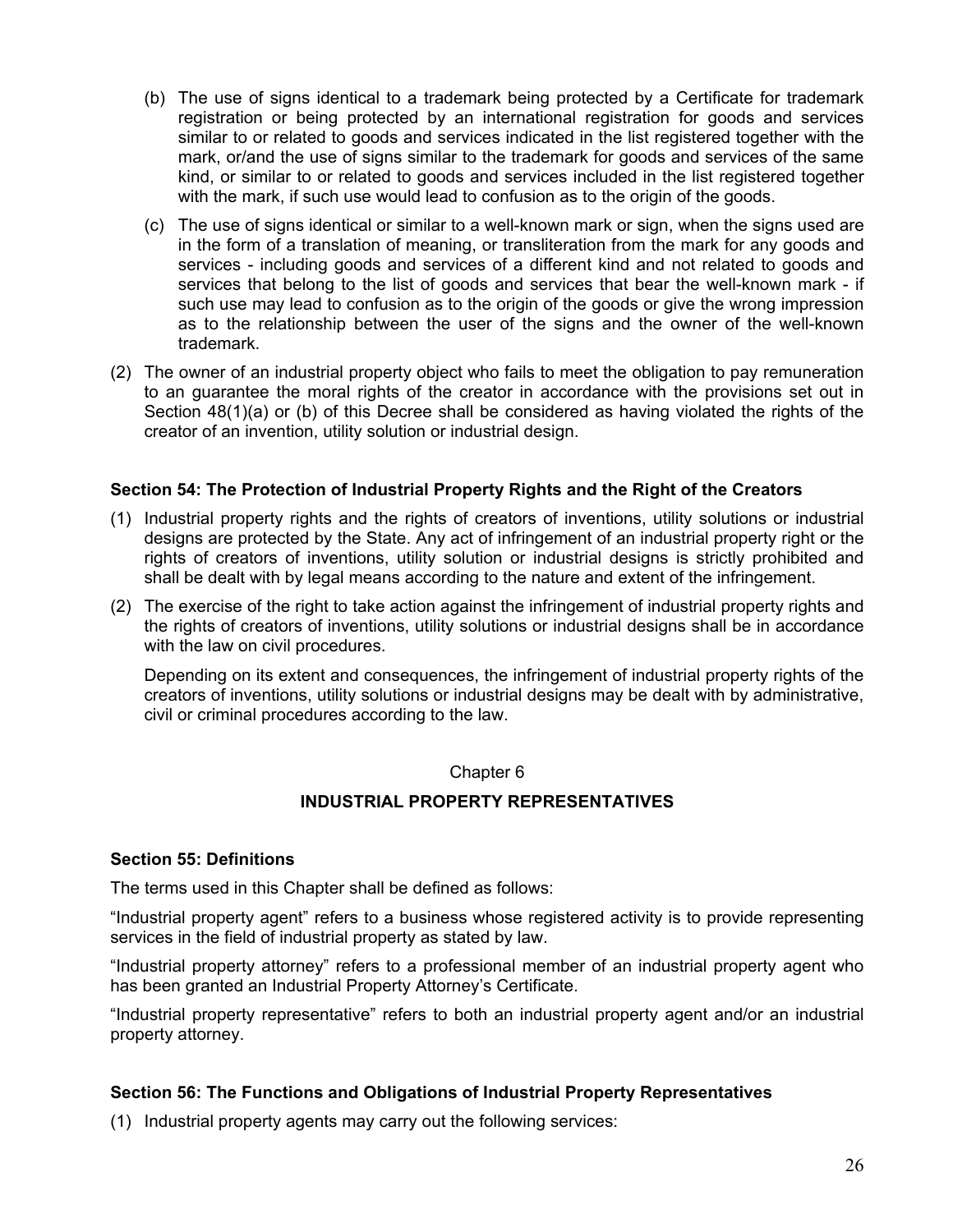- i. Represent others before the National Office of Industrial Property and competent State authorities to carry out procedures for the establishment and protection of industrial property rights;
- ii. Offer counselling on matters relating to procedures for the establishment and protection of industrial property rights;
- iii. Offer other services concerning the procedures for the establishment and protection of industrial property rights.
- (2) Industrial property attorneys shall directly carry out the representation of the industrial property agents of which they are members.

### **Section 57: The Rights and Obligations of Industrial Property Representatives**

- (1) Industrial property representatives shall not represent and may not act on behalf of the National Office of Industrial Property or other authorities with respect to industrial property management.
- (2) In conducting their services, industrial property agents shall enjoy civil rights and be subject to the civil obligations as per the law.
- (3) Only those who have been granted Industrial Property Attorney's Certificates shall be permitted to act as industrial property representatives.

An industrial property attorney shall work only for the one industrial property agent to which he or she belongs.

Any service of representation shall be carried out on behalf of an industrial property agent. Industrial property agents and industrial property attorneys carrying out services shall be held accountable for their services.

- (4) Industrial property agents shall only act within the scope of their authorization and shall only reauthorize other industrial property agents if there is a written agreement from the client.
- (5) Industrial property agents shall not engage in the following activities:
	- iv. Simultaneously representing conflicting parties;
	- v. Withdrawing an application for a Protection Title, or claiming the relinquishment of the protection of a withdrawal of an appeal that is related to the application procedure (?) without clear instructions in writing;
	- vi. Divulging information concerning national security and national interests in the course of providing representative services.
- (6) In making transactions, or concluding a contract for representation, the industrial property attorney shall present a valid Industrial Property Attorney's Certificate.

Before entering into a service contract for representation, the industrial property agent and industrial property attorney shall clearly inform the client about items and rates of national official fees related to the establishment and protection of industrial property rights and the items and rates of fees of the industrial property agent in accordance with a fees schedule registered with the National Office of Industrial Property.

Industrial property agents shall not mislead or unduly pressure clients in concluding a service contract for representation.

(7) Industrial property agents and industrial property attorneys shall have the following obligations:

vii. To keep secret all information and documents related to representation cases;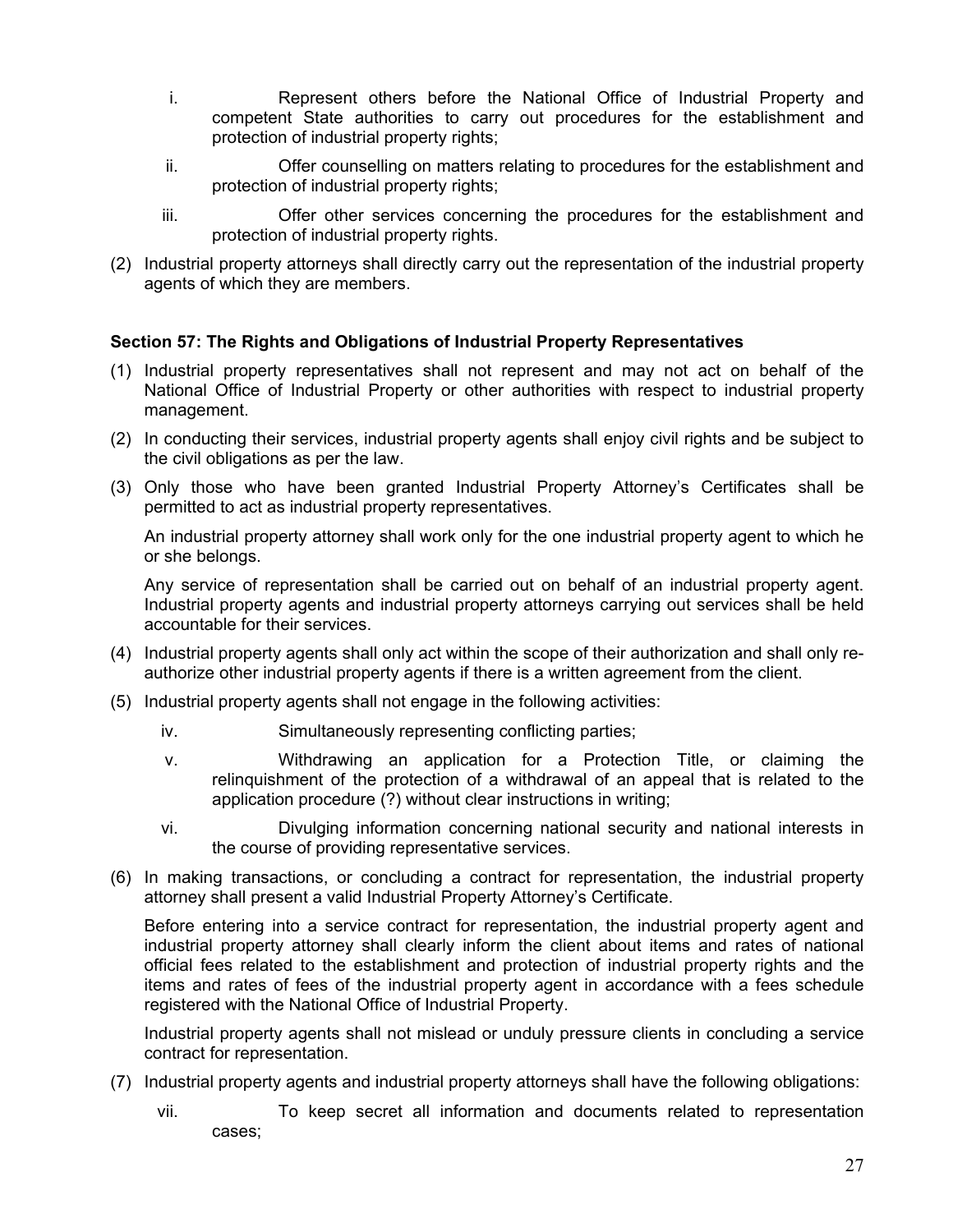- viii. To correctly and adequately inform the client of all notices or requests by the National Office of Industrial Property or other competent authorities and to timely supply the client with the Protection Title and other decisions;
- ix. To defend the interests of the client by complying with requests from the National Office of Industrial Property or other competent authorities addressed to the client in timely fashion;
- x. To advise the National Office of Industrial Property or other competent authorities of any changes of name, address or other information concerning the client, if necessary.
- (8) Industrial property agents shall relinquish their representation only if all unfinished works can be legally transferred to another industrial property agent.

# **Section 58: The Conditions for the Granting of a License of Representation**

(1) Conditions for the granting of an Industrial Property Attorney's Certificate

In order to be granted an Industrial Property Attorney Certificate, a person must:

- xi. Be a Vietnamese citizen with the capacity to act under civil law;
- xii. Be a resident of Vietnam;
- xiii. Have a university degree in legal or technical sciences;
- xiv. Hold a certificate of graduation of a regular training course on industrial property or have been involved directly in professional works on industrial property legal affairs for 5 consecutive years or more, or have directly carried out the examination of industrial property applications in a national or international office of industrial property for 5 consecutive years or more;
- xv. Hold a valid certificate of qualification on current industrial property law issued by the National Office of Industrial Property;
- xvi. Not be concurrently working for a non-business State office or organization.
- (2) Conditions for the granting of an Industrial Property Agent's Certificate:

In order to be granted an Industrial Property Agent's Certificate, a person must:

- xvii. Be an organization which has been established under the Enterprise Law;
- xviii. Be an organization without foreign invested capital;
- xix. Be engaged in services of representation in the field of industrial property (stipulated in the Charter and Business Registration Certificate;
- xx. Have at least two official professional members that are industrial property attorneys, one of whom is the head of the organization or is authorized by the head of the organization to represent the organization.

### **Section 59: The Procedures for Granting an Industrial Property Attorney's Certificate and an Industrial Property Agent's Certificate**

1. The procedure for the submission and consideration of an application for an Industrial Property Attorney's Certificate is regulated by the Minister of Science, Technology and Environment.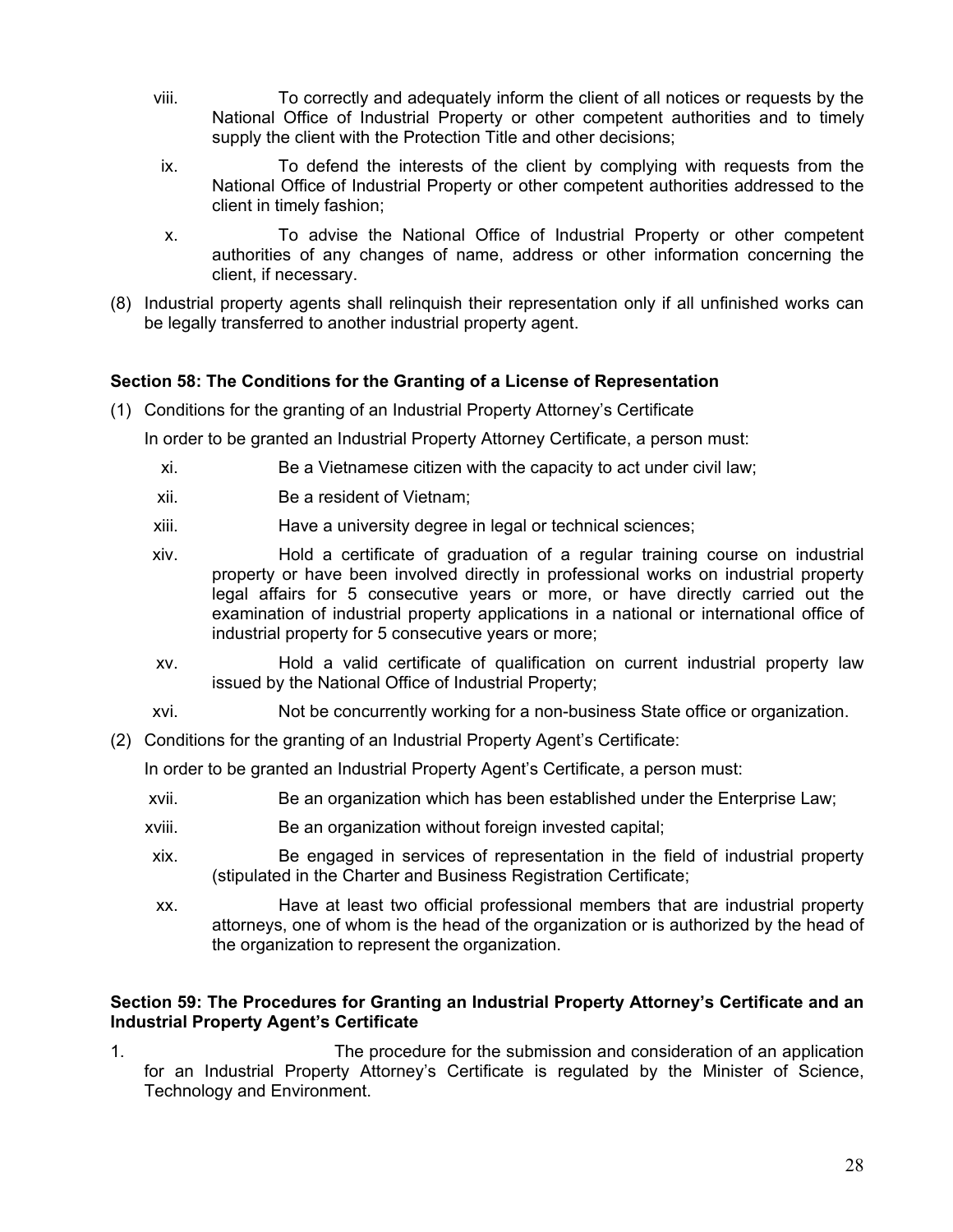The National Office of Industrial Property under the Ministry of Science, Technology and Environment is the State authority that has the competence to grant Industrial Property Attorney's Certificates.

2. The state authority responsible for granting business registration certificates shall be the authority responsible for granting an Industrial Property Agent's Certificate when all conditions provided for in paragraph 2, Section 58 of this Decree are met. The competent authority shall be entitled to consult with the National Office of Industrial Property on the eligibility of the organization to become an industrial property agent.

After granting an Industrial Property Agent's Certificate, the competent authority must inform the National Office of Industrial Property of the grant so that the latter can make a registration in the National Industrial Property Registrar.

Individuals who have been granted an Industrial Property Attorney's Certificate and organizations which have been granted an Industrial Property Agent's Certificate shall be recorded in the National Industrial Property Registrar.

### **Section 60: The Fees and Official Fees for Representation**

(1) Industrial property agents shall list items and rates of official fees and fees for services of representation in a schedule.

The national official fees and the fees for services shall be clearly specified in the schedule. Charges for services the industrial property agent does not actually conduct shall not be included in the schedule.

(2) Actual service fees (excluding national official fees) paid by clients shall be subject to taxation in accordance with the law.

Actual service fees shall not exceed the rates provided for in the schedule. The collection of official fees and fees for services of representation shall be published and shall comply with regulations on finance. At the request of the competent authorities, industrial property agents shall be liable to report on official fees and fees for industrial property services.

### **Section 61: The Revocation of an Industrial Property Attorney's Certificate and the Revocation of an Industrial Property Agent's Certificate**

- (1) Conditions for the revocation of an Industrial Property Attorney's Certificate and an Industrial Property Agent's Certificate
	- (a) The National Office of Industrial Property shall revoke an Industrial Property Agent's Certificate and delete the person's name from the list of industrial property attorneys in the following cases:
	- xxi. If the person who has been granted the Certificate has ceased to act as an industrial property representative;
	- xxii. If the person who has been granted the Certificate no longer adequately satisfies the criteria specified in Section 58(1) of this Decree;
	- xxiii. If the person who has been granted the Certificate has committed serious defaults in the course of his or her profession to the detriment of the legitimate interests of the client or other persons or has caused damage to the reputation of State bodies and/or the State.
	- (b) The National Office of Industrial Property shall request that the State authority responsible for granting business registration certificates revoke an Industrial Property Agent's Certificate or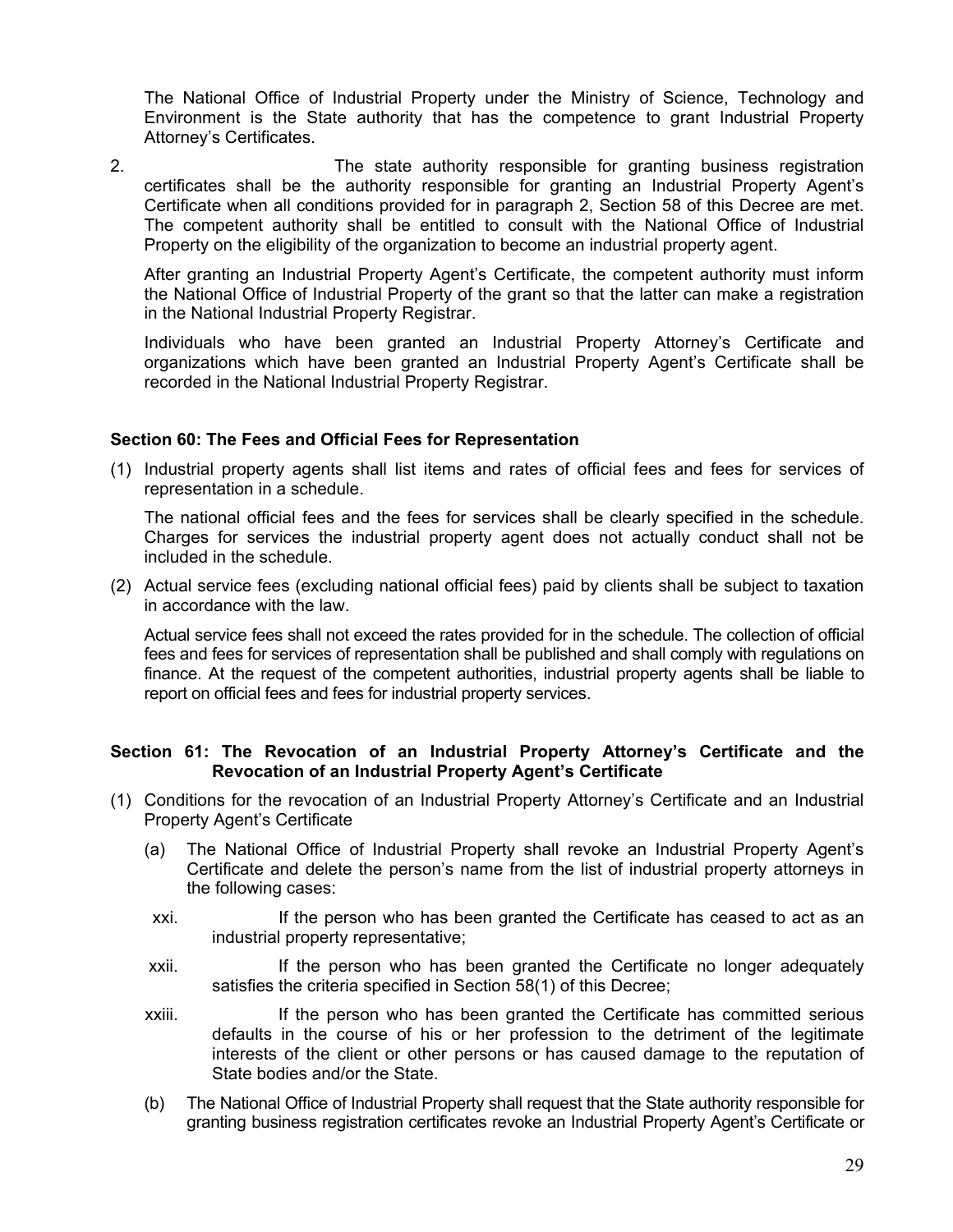delete the business activity as industrial property representation (if this is just a part of the organization's business activities) in the following cases:

- xxiv. The industrial property agent no longer satisfies the criteria specified in Section 58(2) of this Decree;
- xxv. The industrial property agent has violated provisions of the law, especially the provisions of this Chapter.

The competent State authority shall inform the National Office of Industrial Property of the revocation of the Industrial Property Agent's Certificates so that the latter deletes the organization whose Industrial Property Agent's Certificates has been revoked from the National Industrial Property Registrar.

- (2) The decision on the revocation of an Industrial Property Attorney's Certificate and on an Industrial Property Agent's Certificate shall be published in the Official Gazette of Industrial Property.
- (3) In case an Industrial Property Agent's Certificate is revoked, all unfinished procedures to be carried out by the agent shall be suspended and the client shall be allowed to restore the procedures within 3 months from the date of publication of the decision on the revocation of the Certificate in the Industrial Property Official Gazette.

### Chapter 7

### **THE STATE MANAGEMENT OF INDUSTRIAL PROPERTY ACTIVITIES**

### **Section 62: The State Management of Industrial Property Activities**

- (1) The Government centralizes the state management of industrial property activities.
- (2) The State management of industrial property activities is comprised of the following:
	- (a) The enacting of laws, regulations, policies, strategies, reorganisation and planning that is related to the development of industrial property activities;
	- (b) The organizing and conducting of the procedures for establishing industrial property rights;
	- (c) The protection of the legitimate interests of the State and organizations and individuals in the field of industrial property;
	- (d) The organizing of the enforcement of laws, regulations and policies on industrial property;
	- (e) The organizing of industrial property information activities;
	- (f) The management of consultation activities and industrial property representatives;
	- (g) The training and development of human resources in the field of industrial property;
	- (h) The conducting international cooperation in the field of industrial property;
	- (i) The provision of guidance, inspection, and control over the implementation of policies, and industrial property laws;
	- (j) The handling of appeals and denouncements and infringements of industrial property laws.

### **Section 63: The Responsibilities of State Authorities Responsible for the Management of Industrial Property**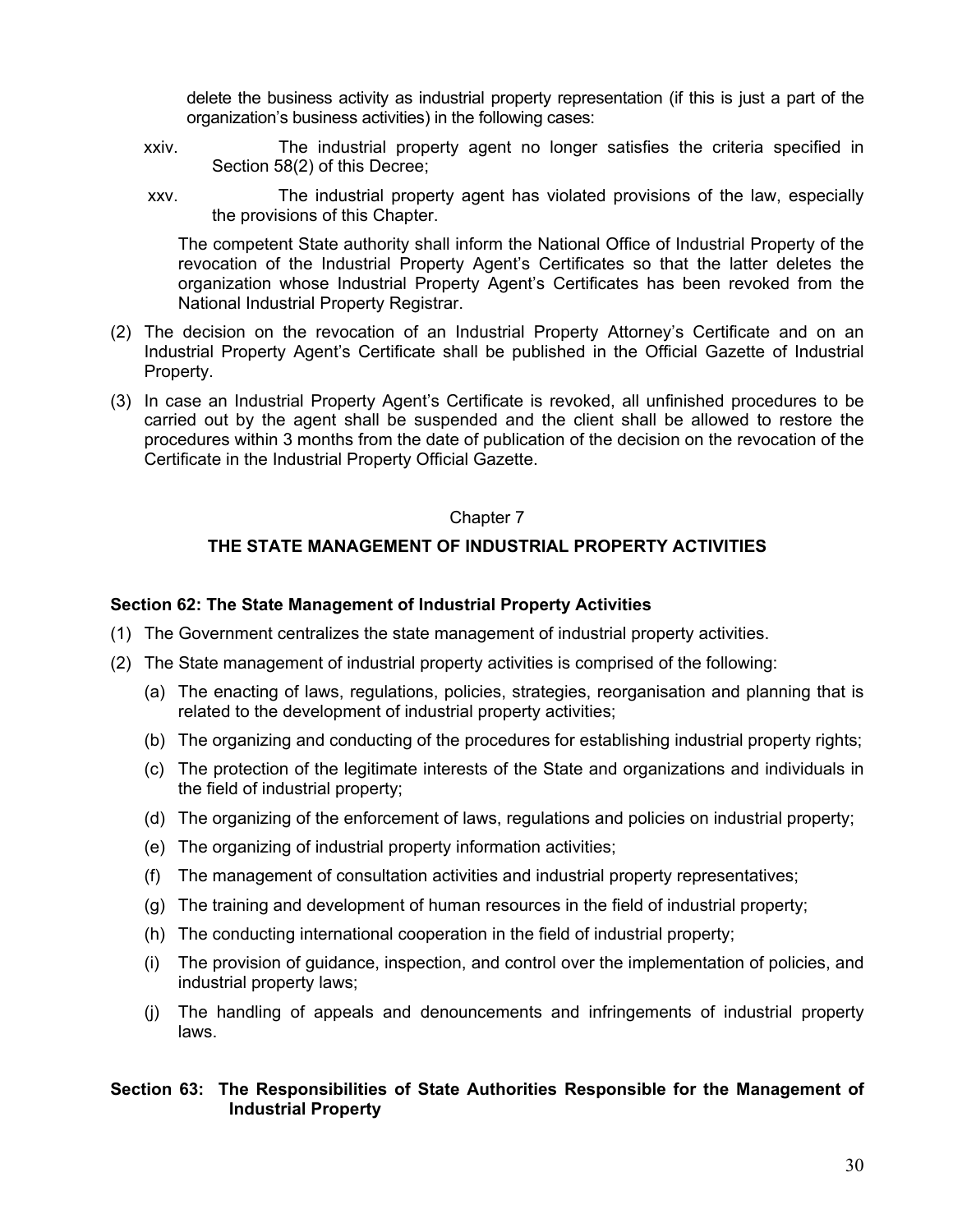- (1) The Ministry of Science, Technology and Environment is the Governmental agency that has the role of being the State's manager of industrial property throughout the country. It is responsible for the organization and implementation of the State's regime, policy and legal provisions on industrial property.
- (2) The National Office of Industrial Property under the Ministry of Science, Technology and Environment is the State authority responsible for assisting the Minister of Science, Technology and Environment to fulfil the responsibilities mentioned in (1) of this Section.

The National Office of Industrial Property shall have the following functions, powers and obligations:

- (a) To be the State authority responsible for granting Protection Titles for industrial property rights at the request of natural or legal persons or other entities;
- (b) To carry out the procedures for terminating, cancelling or renewing the validity of Protection Titles, and for the registration of contracts on the transfer of industrial property rights;
- (c) To apply measures for the protection of the legitimate interests of the State, natural persons and entities in the field of industrial property; to cooperate with other State authorities and social organizations in order to apply measures for the protection of industrial property rights and to ensure that the legal provisions on industrial property are strictly implemented;
- (d) To organize information activities on industrial property;
- (e) To examine professional qualifications and issue Industrial Property Attorney's Certificates and supervise industrial property agents in technical and professional aspects;
- (f) To conduct professional direction and organize technical and professional training on industrial property for competent authorities employed in Ministries, localities and other entities;
- (g) To conduct international cooperation activities in the field of industrial property within the scope of authorization.
- (3) The Ministries, the organs at ministerial level, the organs under the Government, and the People's Committees of provinces and cities directly under the Central Government, are responsible for the organization, direction and management of industrial property activities in their branch or locality within the scope of their functions and duties.

The organs for the management of science, technology and environment at the branch and locality level are responsible for helping the heads of branches and localities to implement the above functions and directly carry out the following tasks:

- (a) To propose to Ministers, Heads of organs at ministerial level and under the Government, as well as the Chairmen of People's Committees of provinces and cities, measures detailing the implementation of the policies of the State on industrial property and to organize the implementation of such measures. To draw up a plan for the development of industrial property activities and organize its implementation within respective Ministries, provinces and localities;
- (b) To organize management systems for industrial property activities in branches and localities and apply measures aimed at increasing the efficiency of such systems;
- (c) To organize the spreading of policies on industrial property and to cooperate with social organizations to conduct measures to promote innovative activities;
- (d) To assist subjects under the management of branches and localities in carrying out procedures for the establishment of industrial property rights in Vietnam and abroad;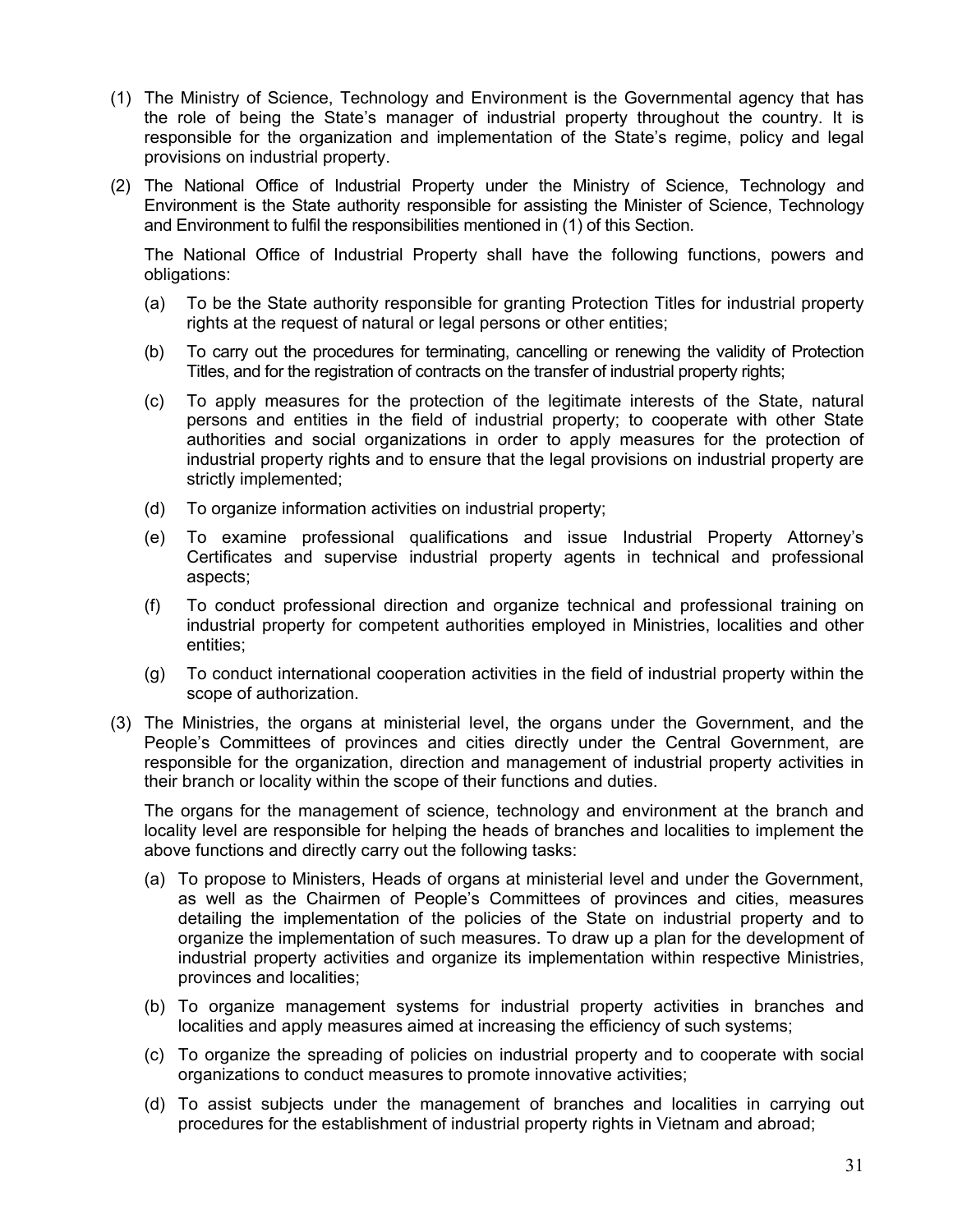(e) To cooperate with the law-enforcing organs in matters of industrial property rights and to deal with violations of industrial property laws.

### **Section 64: The Responsibilities of Ministries and Localities**

- (1) The Ministry of Science, Technology and Environment is responsible for stipulating the contents of the applications for a Protection Title, as well as the filing, the receiving and the conducting of examination procedures for applications for a Protection Title. It is also responsible for the procedures for approving and registering transfer contracts, the procedures for non-voluntary licensing, the regulations on the management of innovative activities and for cooperating with the Ministry of Defense and the Ministry of the Interior on stipulating procedures for the application, examination and granting of Protection Titles, as well as for the use, transfer and publication of secret inventions or utility solutions.
- (2) The Ministry of Finance shall cooperate with the Ministry of Science, Technology and Environment to stipulate the items and rates of industrial property service charges and official fees, and the regime of management and use of such service charges and official fees.
- (3) The Ministry of Agriculture and Rural Development and the Ministry of Marine Affairs shall conduct a survey of specialities, to determine the growth and production areas and qualitative characteristics of agricultural and aquatic products and to inform the relevant local People's Committees of the respective areas so that guidelines can be drawn up for the respective concerned natural persons or entities and thus enable them to register appellations of origin that are to be used for such agricultural specialities. The Ministry of Agriculture and Rural Development shall cooperate with the Ministry of Marine Affairs and the Ministry of Science, Technology and Environment to study and adhere to the Government Regulations on the protection of rights of natural persons and entities that have created new plant or animal varieties.
- (4) The Ministry of Public Health shall cooperate with the Ministry of Science, Technology and Environment in stipulating regulations on the use of trademarks for pharmaceutical products on the basis of compliance with regulations on trademarks in this Decree, and in studying and adhering to Government Regulations on the protection of the rights of creators of methods for the prevention, prognosis and treatment of diseases. It will also cooperate with the Ministry of Science, Technology and Environment and the Ministry of Industry to survey foods and beverages with peculiar properties and qualities characterized by the geographical conditions of the place of production of such products, and to determine areas with such geographical conditions and propose that the relevant local People's Committees draw up guidelines for natural persons and entities to register an appellation of origin to be used for such goods and beverages.
- (5) The Ministry of Education and Training shall cooperate with the Ministry of Justice and the Ministry of Science, Technology and Environment to organize the introduction of industrial property as a subject of teaching at universities and colleges.
- (6) The General Customs Department shall cooperate with the Ministry of Science, Technology and Environment to stipulate measures for industrial property border controls in relation to the import and export of goods.
- (7) The Ministry of Trade shall cooperate with the Ministry of Science, Technology and Environment to stipulate regulations on industrial property controls of goods produced and distributed in the market.
- (8) The Chairmen of People's Committees of provinces and cities directly under the Central Government shall conduct a survey of specialities produced in the concerned localities for the purpose of guiding persons and entities to proceed with the registration of an appellation of origin belonging to such localities.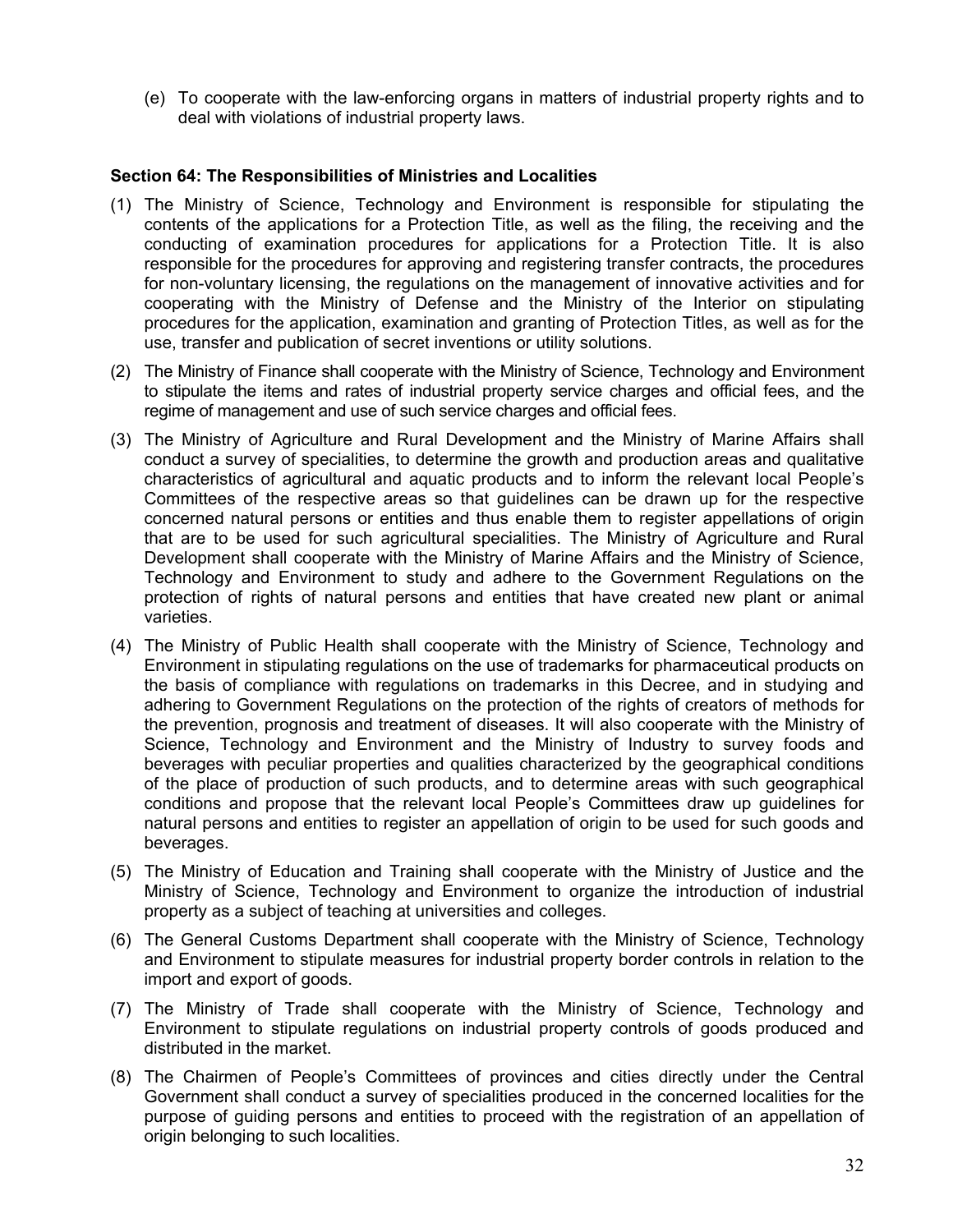### **Section 65: The Protection of National Interests and Social Interests in Industrial Property Activities**

- 1. The establishment and exercise of industrial property rights shall not offend the interests of the State.
- 2. Industrial property objects owned by State organizations or by business operations wholly or partly owned by the State shall be properties of the State. These organizations or business operations shall be obliged to defend, and maintain the reputation of and develop the value of such properties.

### 3. Secret inventions or utility solutions

- a. Inventions or utility solutions of Vietnamese nationals concerning national defense or security or of special economic value shall be considered as secret inventions or utility solutions;
- b. The creator, the owner and the persons involved in preparing, filing or examining the application for protection or persons involved in the use of a secret invention or utility solution shall be liable to maintain the secrecy of such inventions or utility solutions in accordance with the regulations on the maintenance of national secrecy.
- 4. Vietnamese appellations of origin shall be national property. The right to use an appllation of origin shall belong to the owner of a Certificate of the Right to Use the appellation of origin and shall not be transferred in any form.
- 5. Only the owner of an industrial property object within the term of protection shall be allowed to indicate - by way of a sign - on the product or in advertisements or transactions for commercial purposes that a product is being protected or is subject to an exclusive right.

In cases where a product is manufactured under a license, such indications on products, in advertisements and transactions for commercial purposes shall be compulsory.

In cases where a product is manufactured in Vietnam under a foreign license or bears a trademark which may create the impression that the trademark is a foreign mark or has a foreign origin, an adequate and unabbreviated indication "Made in Vietnam" on the product shall be compulsory.

## **Section 66: The Handling of Administrative Violations in the Field of Industrial Property**

Administrative violations in the field of industrial property shall be handled in accordance with "The Governmental Decree No. 12/1999/ND-CP of March 06, 1999 on the handling of administrative violations in the field of industrial property" and other related legal provisions.

### Chapter 8

# **FINAL PROVISIONS**

### **Section 67: Protection of the Industrial Property Rights of Foreigners**

(1) Foreign natural or legal persons have the right to request protection for their industrial property rights in Vietnam in accordance with the provisions of this Decree and shall enjoy all the same rights and be subject to all the same obligations as Vietnamese subjects, if the following hold true: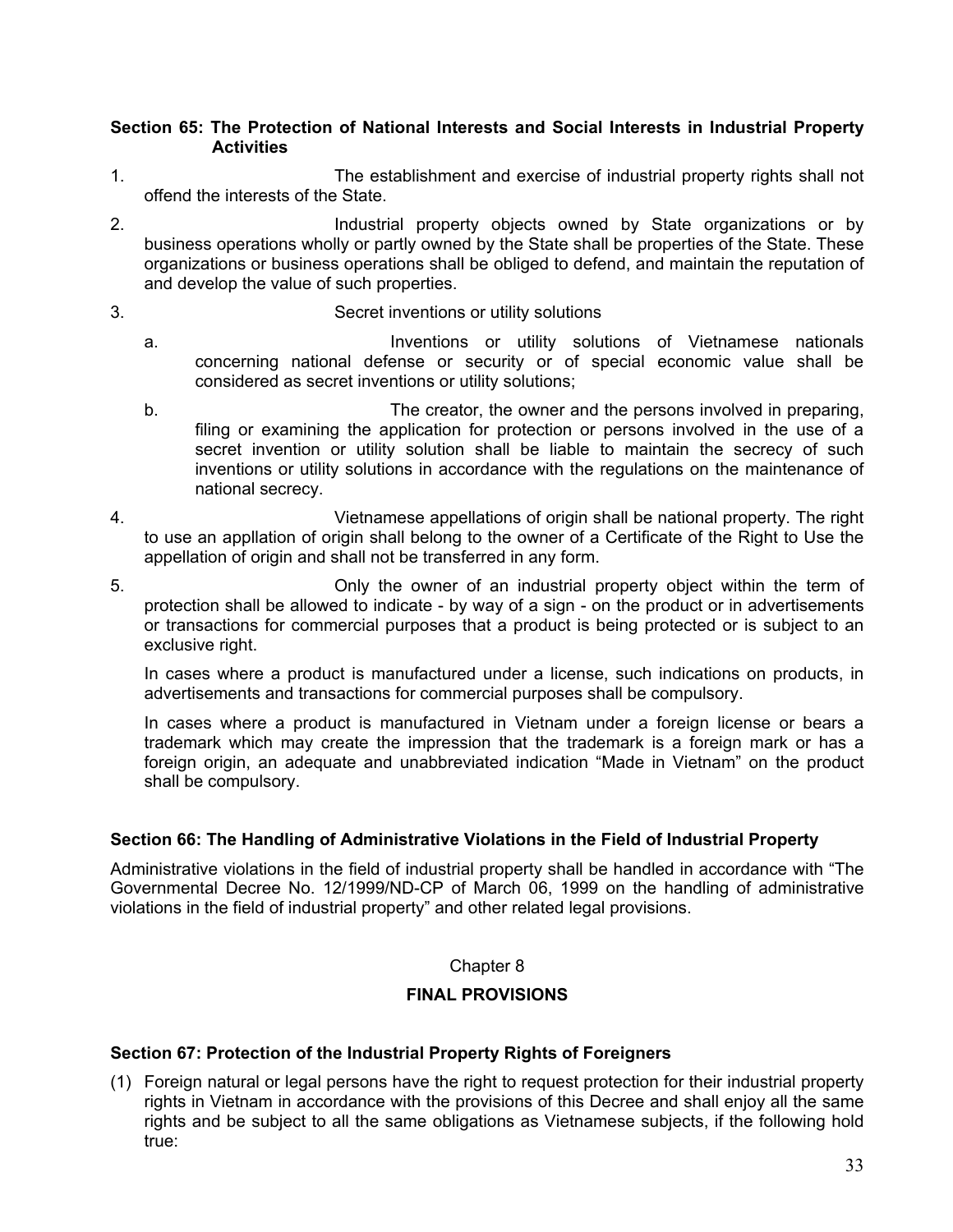- (a) They are natural or legal persons that enjoy the rights accorded by the Paris Convention;
- (b) They are natural or legal persons of countries that have signed an agreement on the mutual protection of industrial property with Vietnam or adopted the principle of reciprocity in matters of industrial property protection with regard to Vietnam for each other's natural or legal persons.
- (2) Nationals or legal persons of member countries of the Madrid Agreement shall enjoy all the rights and be subject to all the obligations relating to trademarks internationally registered with the designation of Vietnam, unless such a registration is refused by Vietnam.
- (3) National or legal persons of member countries of the PCT can file an application for a Protection Title for inventions or utility solutions in Vietnam in accordance with the Treaty under the procedures set out by the Minister of Science, Technology and Environment.

In the event that the provisions of this Decree contravene the provisions of the international agreements to which Vietnam is a member, the provisions of such international agreements shall be applied.

### **Section 68: The Application of the PCT and the Madrid Agreement**

The Ministry of Science, Technology and Environment shall set out the procedures for the handling of international applications for inventions or utility solutions under the PCT, and the procedures for the handling of trademark international registration applications with the designation of Vietnam under the Madrid Agreement and the procedures for preparing and filing an application for the international registration of industrial property rights that originate in Vietnam.

### **Section 69: Transitional Provisions**

- (1) Applications for protection that are made on the basis of the Decree on the Protection of Industrial Property Rights dated 28 January 1989, and that have already been filed with the National Office of Industrial Property before 1 July 1996 - including applications filed by mail with a date of postage prior to such date - shall be handled in accordance with the Decree.
- (2) Protection Titles granted on the basis of the Ordinance on Innovations and Inventions of 1981, the Ordinance on Utility Solutions of 1988, the Ordinance on Trademarks of 1982, the Ordinance on Industrial Designs of 1988 or on the basis of the Decree on the Protection of Industrial Property Rights of 28 January 1989 shall continue to be valid under those legal agreements until the date of their expiry. After the above respective terms of validity have ended - according to the procedures for renewal provided in paragraph 2, Section 30 of this Decree and upon the owners' request - the Trademark Registration Certificates and Industrial Design Certificates shall be renewed, and patents for inventions shall be renewed until a time 20 years from the official acceptance date of the application.
- (3) All rights and obligations derived from the Protection Title (including Protection Titles granted under the Ordinance on industrial property of 28 January 1989) as well as the procedures for maintaining, renewing, correcting, assigning, and disputing the Protection Titles shall be regulated in accordance with this Decree.
- (4) All pending applications for Protection Titles filed after 01 July 1996 shall be processed in accordance with this Decree.

### **Section 70: Implementing Provisions**

- (1) This Decree shall come into force as from the date of signing.
- (2) The Minister for Science, Technology and Environment shall be responsible for guiding the implementation of this Decree.